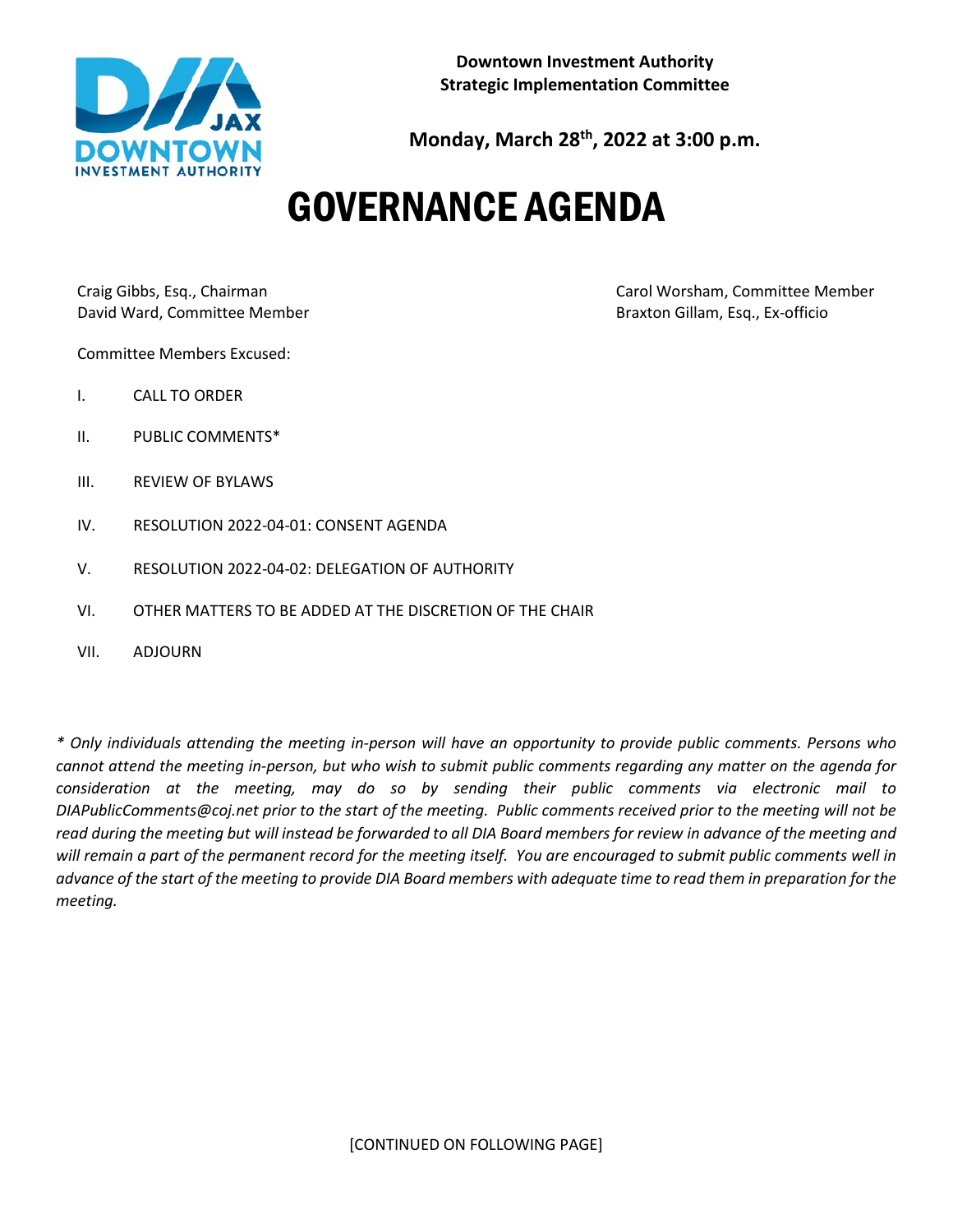

**Monday, March 28th, 2022 at 3:00 p.m.**

## **MEETING LOCATION**

**Physical Location**

City Hall at St. James 117 West Duval Street First Floor, Lynwood Roberts Room Jacksonville, FL 32202

Visitors are encouraged not to enter City owned public buildings if they have: symptoms of COVID-19, a fever of 100.4 degrees Fahrenheit or higher, are currently undergoing evaluation for COVID-19 infection, a diagnosis of COVID-19 in the prior 10 days, or have had close contact with someone infected with COVID-19 during the prior 14 days. Any member of the public entering City owned public building may choose to wear a mask inside the building.

## **Virtual Location**

Interested persons desiring to attend this meeting virtually can do so via Zoom (including by computer or telephone) using the following meeting access information:

**Join Zoom Meeting** <https://us02web.zoom.us/j/88645469681?pwd=NSs2UElNV2ZITlFkSThOZXU3dHBwUT09>

**Meeting ID: 886 4546 9681 Passcode: 051976**

**One tap mobile** +1 (312) 626-6799 (Chicago) +1 (646) 558-8656 (New York)

Find your local number:<https://zoom.us/u/acSPRiVnGd>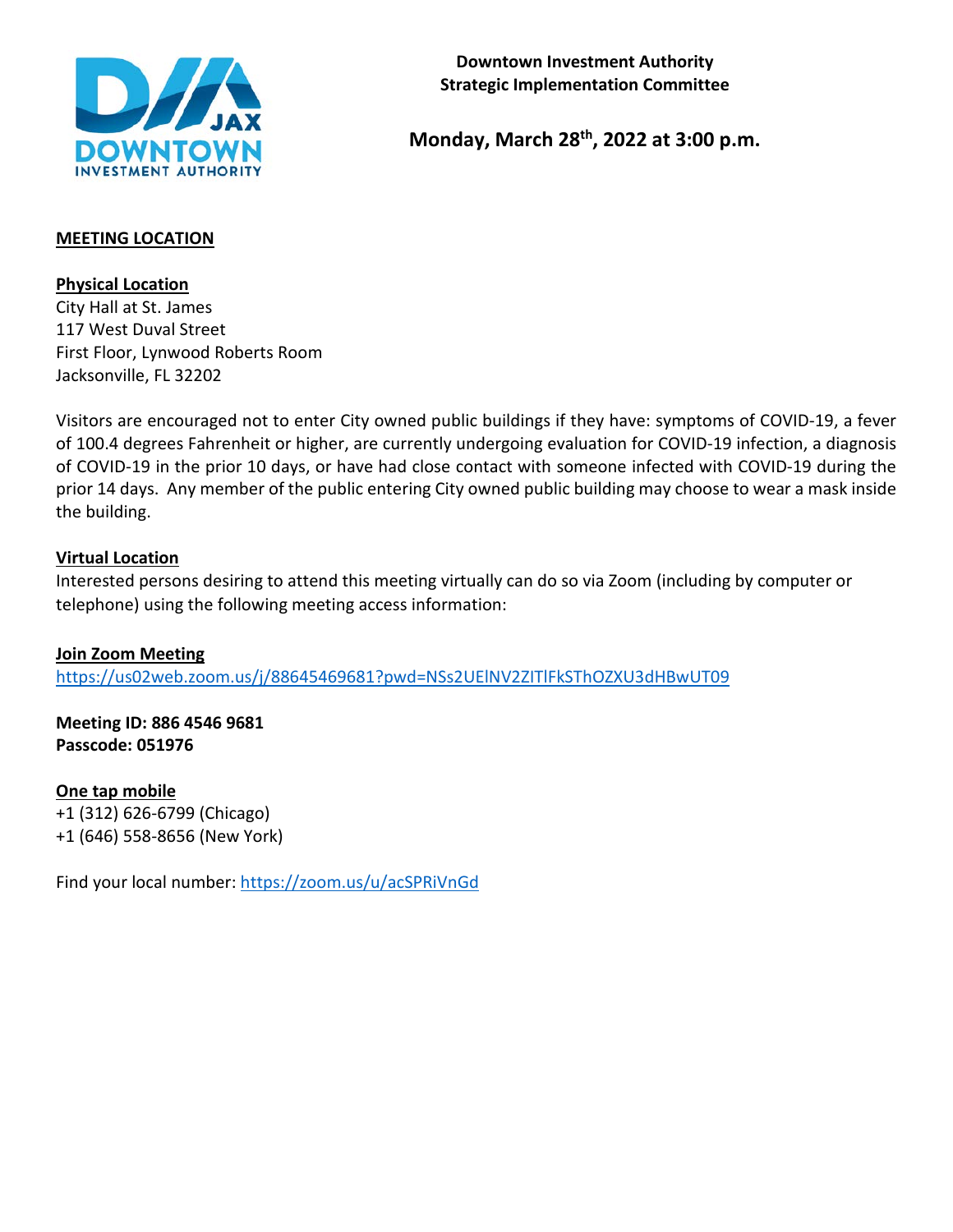

## DOWNTOWN INVESTMENT AUTHORITY

117 West Duval Street #310, Jacksonville, Florida 32202 (904) 255-5302 |<https://dia.coj.net/>

### **MEMORANDUM**

| TO:    | Governance Committee        |  |  |
|--------|-----------------------------|--|--|
| FROM:  | Lori Boyer, CEO             |  |  |
| $RE^+$ | Bylaws review and revisions |  |  |
| DATE:  | March 21, 2022              |  |  |

**Background and future Bylaw cleanup.** In reviewing the Bylaws regarding the addition of a consent agenda, I have discovered multiple sections that require revision and clean-up. The Bylaws were adopted in 2012 to facilitate the organization and stand-up of the new DIA. It appears they were modeled after the DDRB bylaws and as such have many zoning process type references and procedures that are only rarely applicable to DIA. Correction of these references and issues will best be accomplished through a restated set of Bylaws which we can work to prepare for consideration at a May or June Meeting. Attached to this memo is a copy of the current bylaws with many of those sections at issue highlighted and margin comments reflected.

**Consent Agenda**. Specifically pertinent to the requested revision creating a Consent Agenda, I have provided two versions of a draft Resolution 2022-04-01. The first version simply creates the consent agenda for items that have passed unanimously out of committee, without amendment. The second version also adds to the consent agenda items below a certain dollar threshold for grant, loan and contribution awards. This is an alternative to delegation of that authority to the CEO, or can be used until the Ordinance Code is amended to allow delegation. I have asked John Sawyer whether the current delegation of powers to the DIA Board found in Chapter 55 permits delegation by the Board to the CEO. Adding these to the consent agenda would save Board time and accomplish that goal, but would not expedite processing for applicants.

**Delegation of Authority to CEO.** I have also prepared a third Resolution, 2022-04-02, that would amend the Bylaws to delegate certain dollar threshold grant awards to the CEO, assuming John Sawyer says that is permissible. If it is not now, you may want me to incorporate that authority in the legislation we are filing for the BID and CRA update. As such, I drafted the Resolution to read "to the extent permitted by code" so you could adopt it now and have it in place even if a code change is required.

**Consideration:** As written, the consent agenda applies to anything that passes unanimously out of a standing committee. SIC and REPD are four person committees that have a quorum of 3, so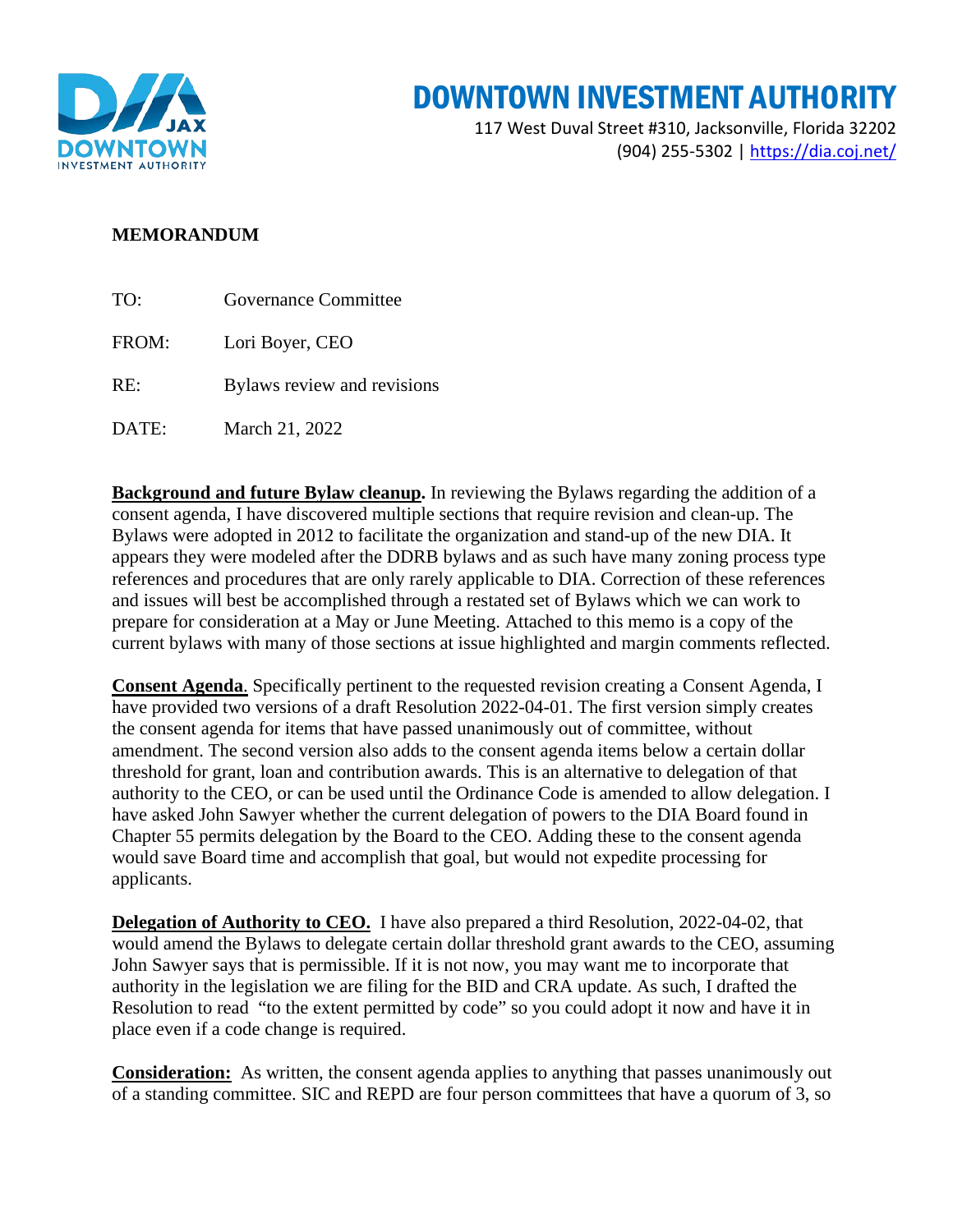this would require three votes for consent. You may want to allow this or perhaps require 4. More importantly, Finance and Budget and Governance Committees are only 3 person committees, meaning that two is a quorum and two votes could send something to consent. Perhaps you want to require a minimum of three affirmative votes from members to be placed on consent. Note, even if we leave the criteria as drafted for the consent agenda, any member at the Board meeting can remove an item from consent and bring it up for discussion.

Attachments:

Current Bylaws annotated with highlights and comments Resolution 2022-04-01 (consent agenda from committee only) Resolution 2022-04-01B (consent from committee and CEO for small budget items) Resolution 2022-04-02 (delegation of authority to CEO)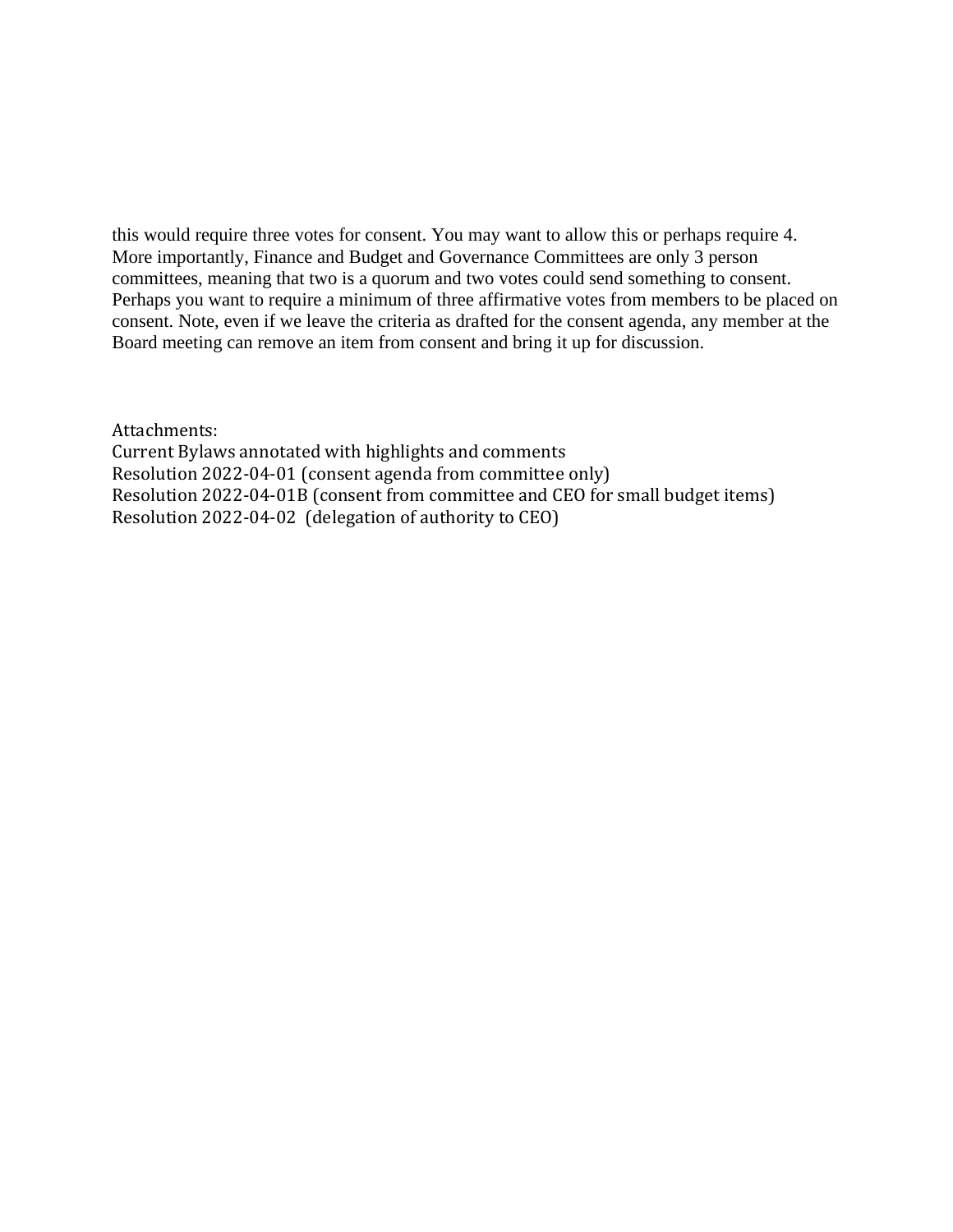**TAB III**

## **REVIEW OF BYLAWS**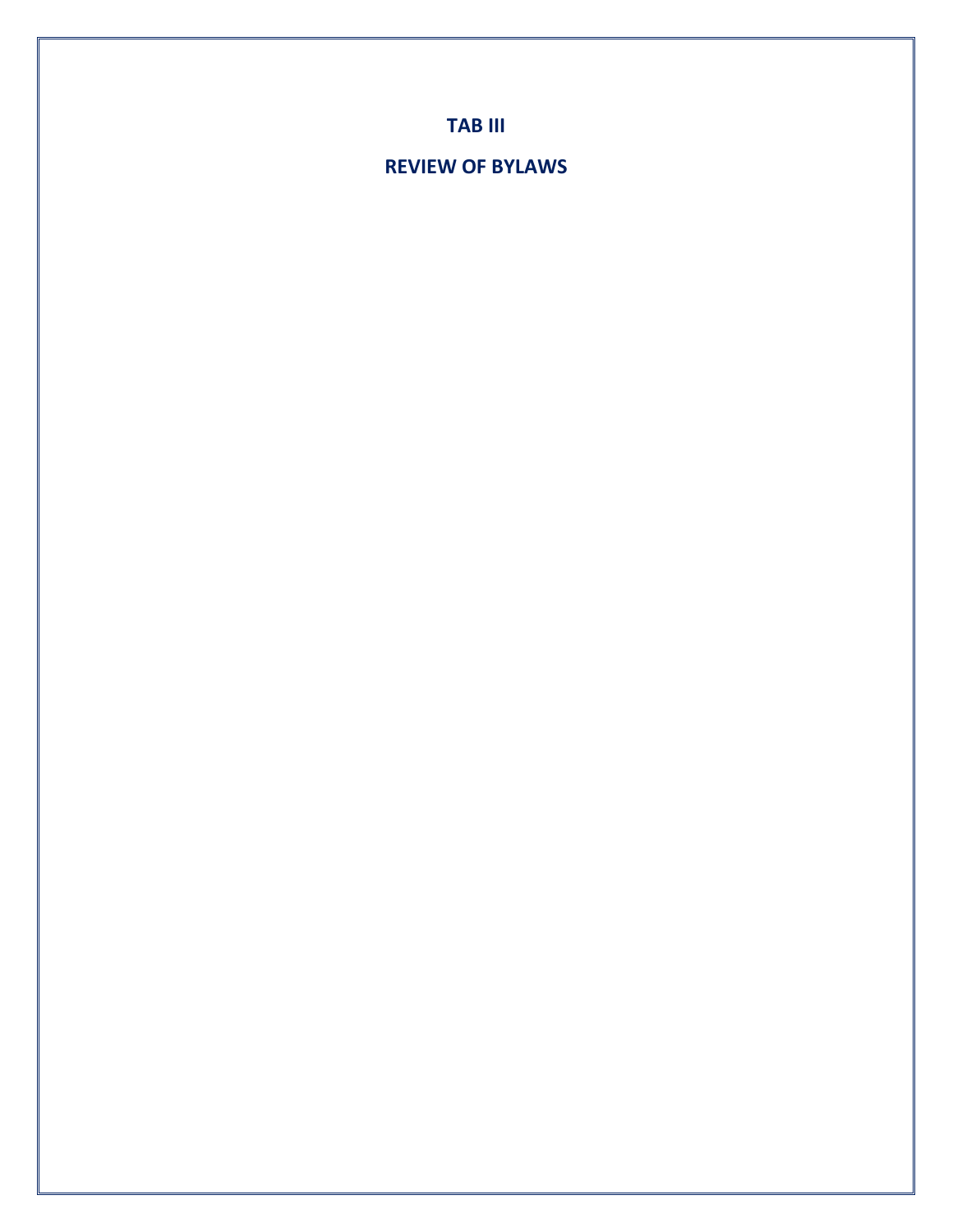## **DOWNTOWN INVESTMENT AUTHORITY**

## **BYLAWS**

## **CITY OF JACKSONVILLE FLORIDA**



Adopted October 30, 2012 Amended August 7, 2019

117 West Duval Street, Suite 275 Jacksonville, FL 32202 Phone: 904/255-5302

## **TABLE OF CONTENTS**

**1.0 Purpose**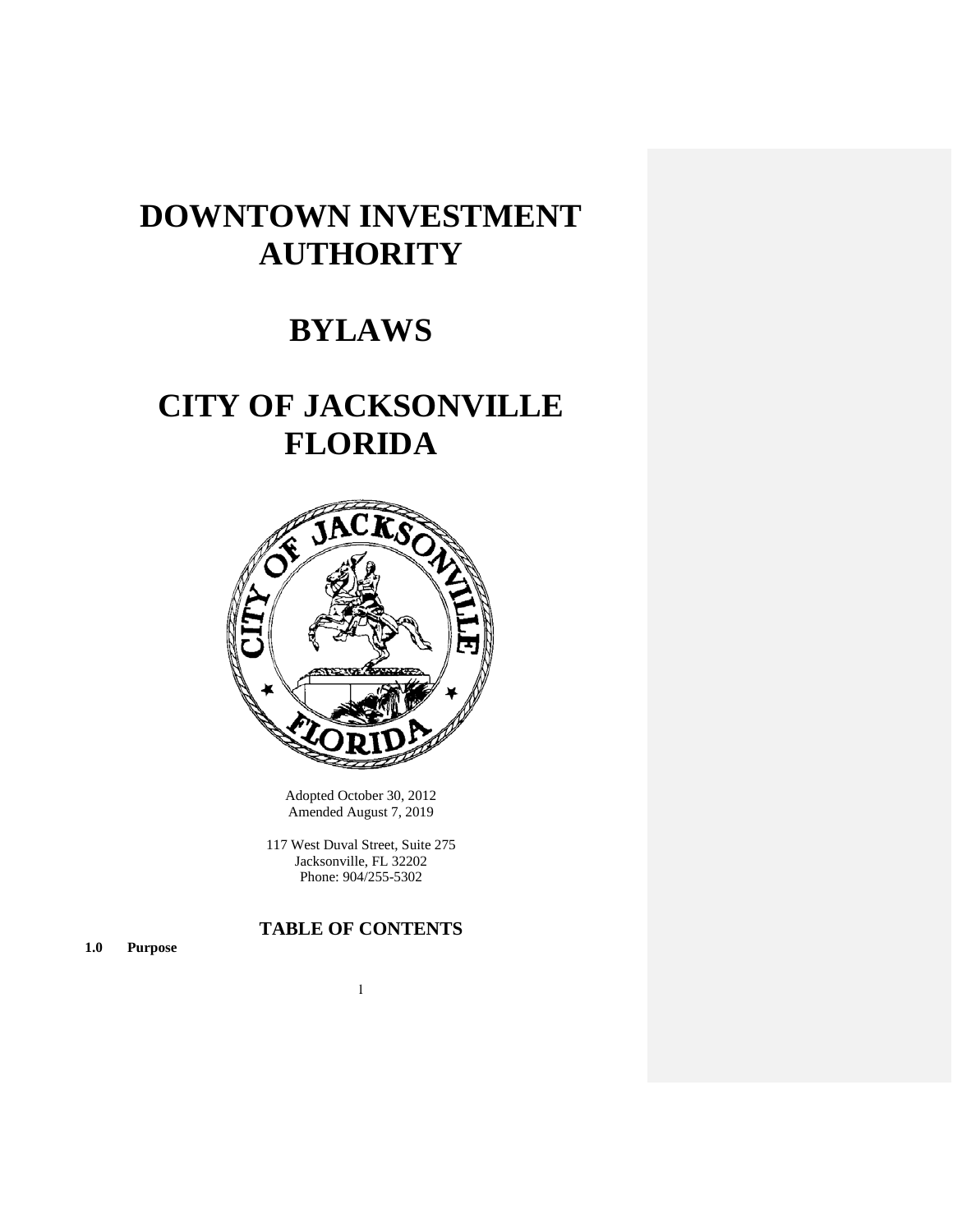## **2.0 Powers and Duties**

- 2.1 Empowerment Clause<br>2.2 Powers and Duties
- 
- 2.2 Powers and Duties<br>2.3 Review and Assign 2.3 Review and Assign Planning Priorities<br>2.4 Geographic Jurisdiction
- 2.4 Geographic Jurisdiction<br>2.5 Actions
- 2.5 Actions<br>2.6 Pre-App
- Pre-Application Meetings

## **3.0 Organization**

- 3.1 Appointment and Confirmation<br>3.2 Terms
- 3.2 Terms<br>3.3 Resign
- 3.3 Resignation<br>3.4 Removal
- Removal

#### **4.0 Officers, Election and Duties**

- 4.1 Officers<br>4.2 Selection
- 4.2 Selection<br>4.3 Election
- 4.3 Election<br>4.4 Terms
- 4.4 Terms<br>4.5 Duties
- 4.5 Duties of the Chair<br>4.6 Duties of the Vice 0
- 4.6 Duties of the Vice Chair<br>4.7 Duties of the Secretary
- 4.7 Duties of the Secretary<br>4.8 Duties of the Succession
- Duties of the Succession Officer

#### **5.0 Committees**

- 5.1 Appointment of Committees
- 5.2 Standing Committees
- 5.3 Standing Committee Procedure
- 5.4 Chair as Ex Officio Member
- 5.5 Standing Committee Quorum
- 5.6 Standing Committee Consideration and Report
- 5.7 Standing Committee Public Comments
- 5.8 Subcommittees

#### **6.0 Procedures**

- 6.1 Meetings
- 6.2 Special Meetings<br>6.3 Notice of Meeting
- 6.3 Notice of Meeting<br>6.4 Quorum
- 6.4 Quorum<br>6.5 Attendan
- 
- 6.5 Attendance<br>6.6 Order of Bu Order of Business

## **7.0 Deferrals**

- 7.1 Deferrals Generally<br>7.2 Mandatory Deferral
- 7.2 Mandatory Deferral<br>7.3 Optional Deferral
- Optional Deferral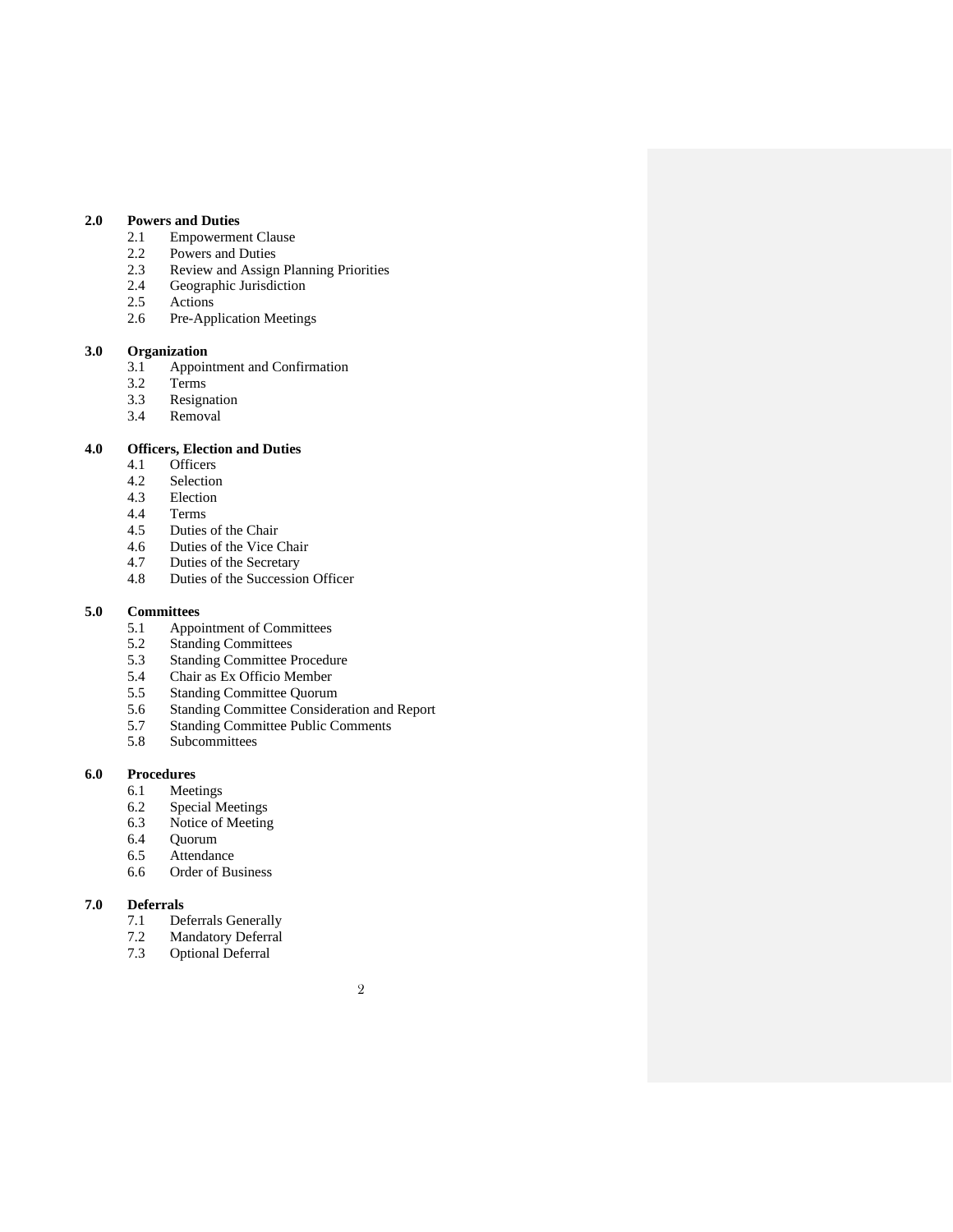- 7.4 Deferring or Reconvening Unfinished Business<br>7.5 Public Hearings Opening and Continuing
- Public Hearings Opening and Continuing

## **8.0 Voting - Manner of Voting, Change Vote**

- **Majority Action**
- 8.2 Abstention<br>8.3 Voting Req
- 8.3 Voting Required<br>8.4 Manner of Voting
- 8.4 Manner of Voting<br>8.5 Change of Vote
- 8.5 Change of Vote<br>8.6 Procedure for Re
- Procedure for Reconsideration

#### **9.0 Code of Conduct**

- 9.1 Compliance with Laws
- 9.2 Ex Parte Communications<br>9.3 Government in the Sunshin
- Government in the Sunshine
- 9.4 Quasi-Judicial Matters<br>9.5 Decorum and Displays
- Decorum and Displays from the Public

## **10.0 Consideration of Matters for Final Approval**

- Modification of Application
- 10.2 Return of Fees
- 10.3 Administrative Res Judicata

#### **11.0 Public Meetings and Public Hearing**

- 11.1 Public Hearing Defined
- 11.2 Public Hearing Required
- 11.3 Order of Business for Public Hearings; Subject to Discretion of the Chair
- 11.4 Public Meetings Defined
- 11.5 Speaker Request Cards; Time Limits; and Testimony Subject Matter Limitation

#### **12.0 Administration**

- 12.1 Enabling Clause
- 12.2 Recording Secretary / Records Custodian
- 12.3 Minutes and Record
- 12.4 Staff
- 12.5 Office of General Counsel

#### **13.0 Rehearings**

- 13.1 Rehearing Consideration
- 13.2 Rehearing Procedure
- 13.3 Remand Rehearing

#### **14.0 Construction, Suspension and Amendment of Bylaws**

- 14.1 Parliamentary Authority
- 14.2 Interpretation of Bylaws<br>14.3 Suspension of Bylaws
- Suspension of Bylaws
- 14.4 Amendment of Bylaws

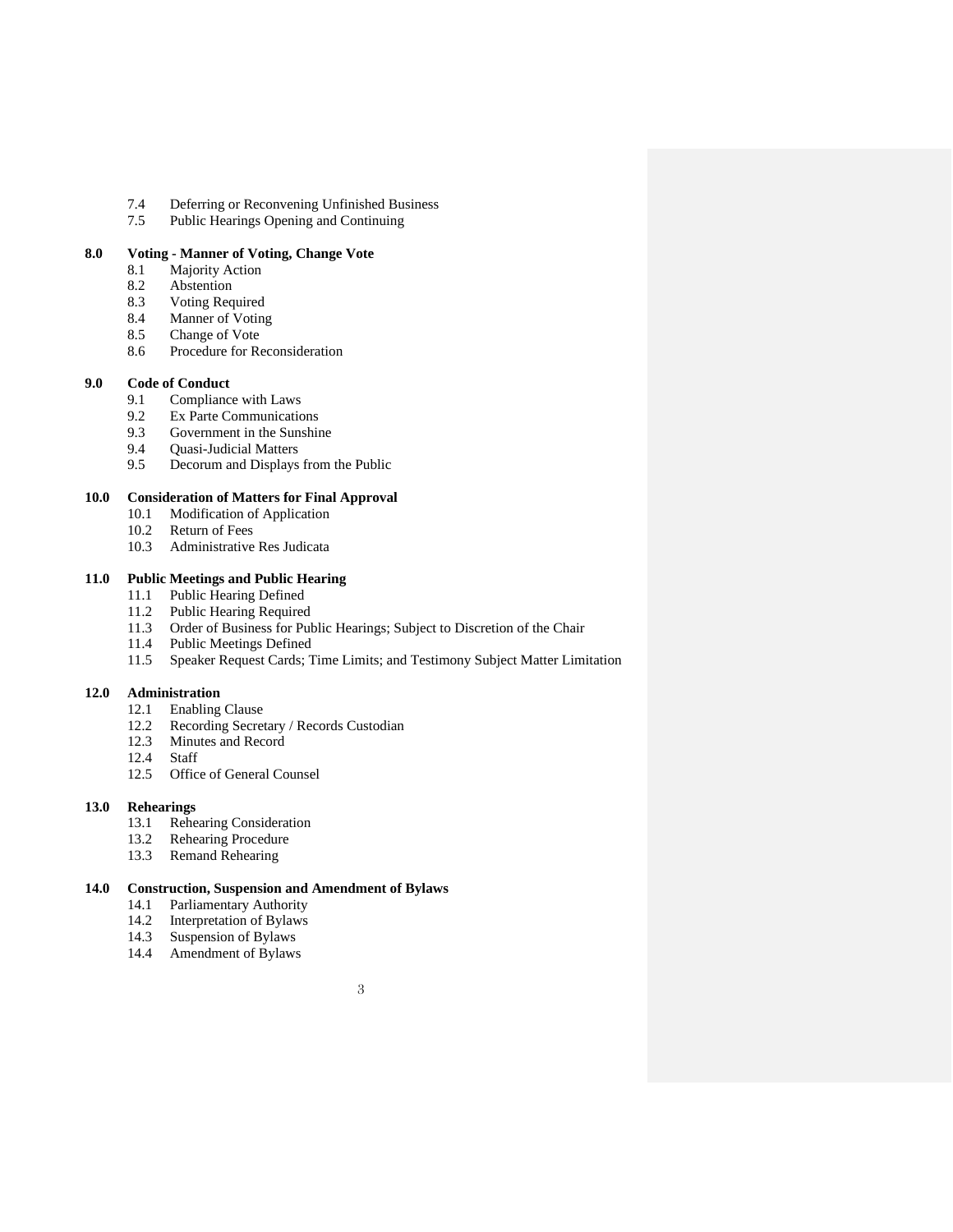**18.0 New Member Orientation**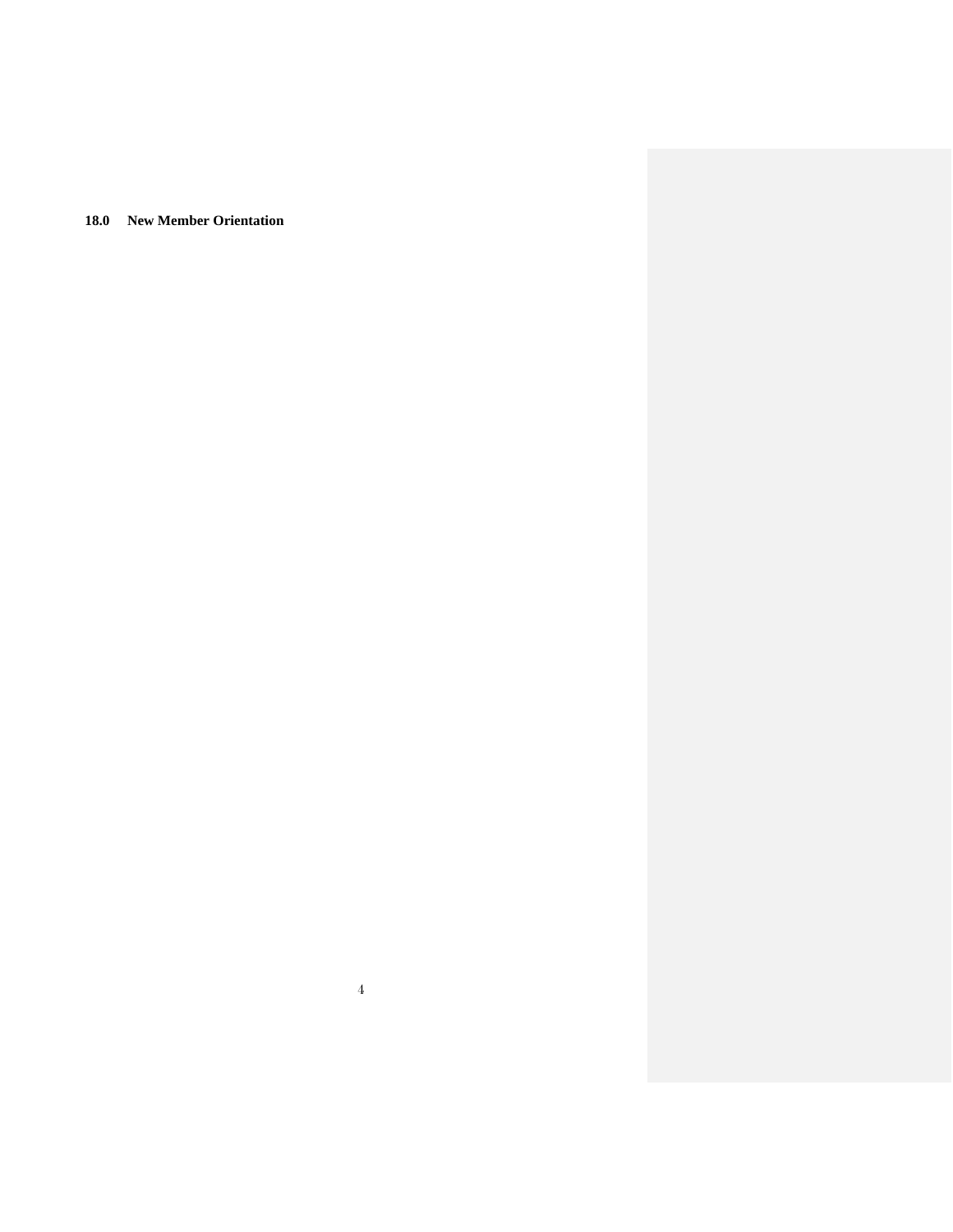**1.0 PURPOSE:** These Bylaws are adopted by the Downtown Investment Authority (referenced in these Bylaws interchangeably as the "Board" or the "DIA"), to govern the performance of its duties in accordance with the requirements specified in the Jacksonville *Ordinance Code* and to inform the public of the nature of the Board's organization, operation and other matters. Section 55.307(c)(2), *Ordinance Code*, sets forth that the Board shall establish rules of procedure necessary to its governing and the conduct of its affairs, consistent with the applicable provisions of the *Ordinance Code*.

#### **2.0 POWERS AND DUTIES:**

**2.1 Empowerment Clause:** Section 55.308, *Ordinance Code*, outlines the powers and duties of the Board. The powers and duties fall into three main categories: (i) community redevelopment area powers and duties; (ii) business investment powers and duties; and (iii) procedural and administrative functions and responsibilities. Inclusive in these duties is the ability to appropriate and assign planning and design priorities.

#### **2.2 Powers and Duties:**

#### **(a) At all times the Board shall have the following powers and duties:**

(1) Appoint a CEO, prescribe his/her duties, and fix his/her compensation which shall be paid from funds available to the DIA in the same manner as City employees are paid. Prior to hiring a CEO, the DIA shall develop qualifications and criteria for the CEO position which shall be approved by Council.

(2) Serve as the City's Community Redevelopment Agency ("CRA") with regard to the Downtown CRA's (Southside Community Redevelopment Area and the Downtown Northbank Community Redevelopment Area), and exercise any powers and authority granted Community Redevelopment Agencies by Part III, Chapter 163, Florida Statutes within Downtown, *except the DIA shall not*:

(i) borrow money as authorized by Section 163.370(2)(g), Florida Statutes, in a principal amount that exceeds an amount equal to the unencumbered balance available in the Fund as such term is defined in Section 111.640, *Ordinance Code*, at the time of borrowing, otherwise such borrowing shall require Council approval;

(ii) have the power to close or vacate streets, roads, sidewalks, ways or other places as set forth in Section 163.370(2)(m), Florida Statutes, without Council approval;

(iii) have the power to zone or rezone or make exceptions from building regulations as set forth in Section 163.370(2)(l), Florida Statutes, other than as authorized in Chapter 656, Part 3, Subpart H, *Ordinance Code* and subsection (4) below; and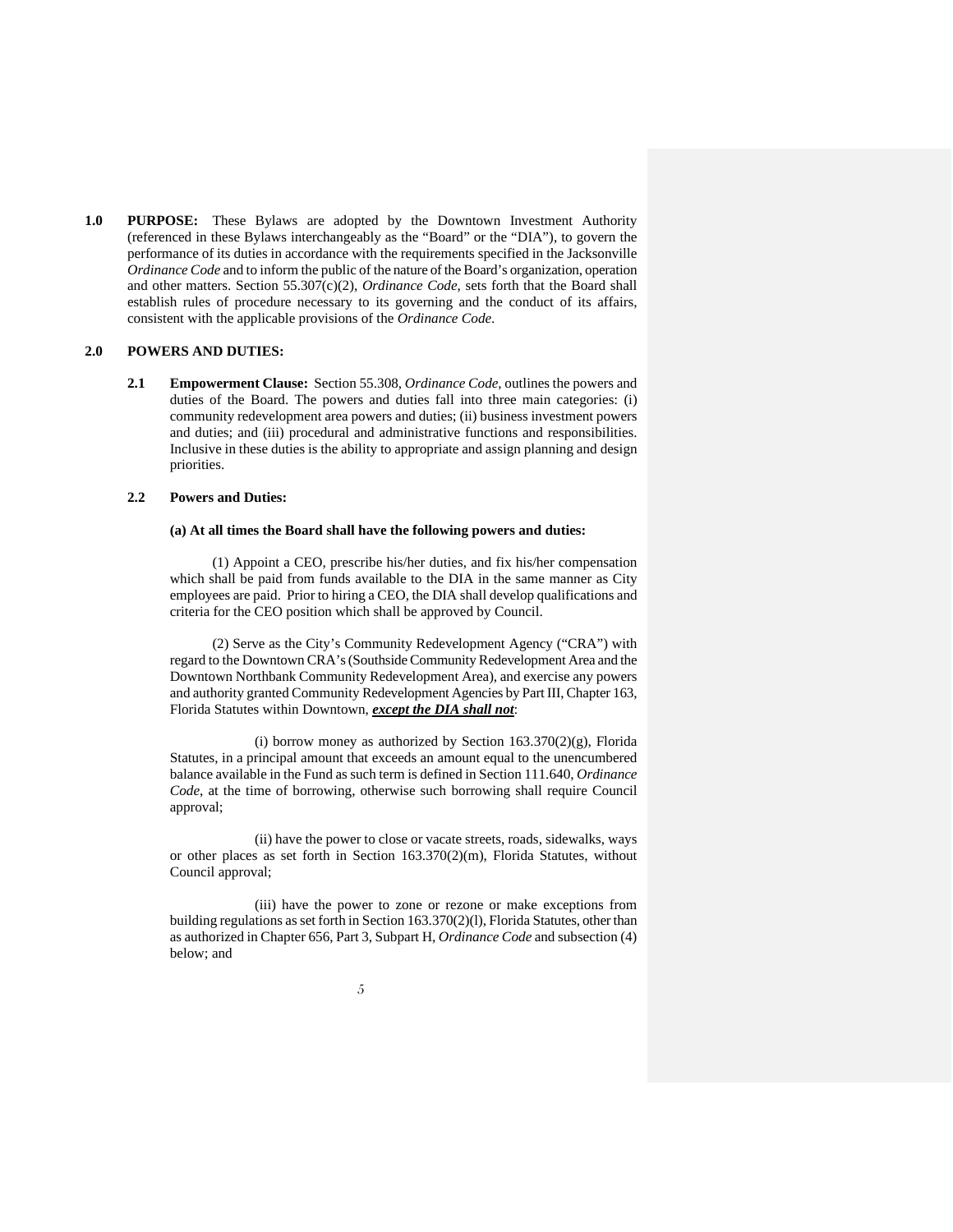(iv) exercise any power otherwise limited by Chapter 55, *Ordinance* 

(3) Develop a marketing plan for downtown, subject to review by the Recreation and Community Development Committee of the City Council, pursuant to Council Rule 2.214.

*Code*.

(4) Interpret the Downtown Master Plan and approve development and redevelopment projects within Downtown, with the support of the Downtown Development Review Board in its role as established in Chapter 656 (Zoning Code), Part 3 (Schedule of District Regulations), Subpart H (Downtown Overlay Zone and Downtown District Regulations).

(5) Develop and adopt a five-year Business Investment and Development Plan ("BID" or "BID plan") for Downtown for approval by Council. The Board has the discretion to either adopt the BID plan in its entirety, or to adopt the business investment plan element and the community redevelopment plan element of the BID separately, at different times. The Board also has the discretion to either adopt community redevelopment plans for Downtown in its entirety which such plans shall include both a Southside Community Redevelopment Area Plan and a Downtown Northbank Community Redevelopment Area Plan, or to adopt a Southside Community Redevelopment Area Plan and a Downtown Northbank Community Redevelopment Area Plan separately, at different times.

(6) Receive and administer grants from public and private sources in coordination with other City agencies, pursuant to Chapter 117, *Ordinance Code***.**

(7) Adopt bylaws, rules, resolutions, and orders prescribing the powers, duties, and functions of the officers of the DIA, the conduct of the business of the DIA, and the maintenance of the records, consistent with Florida Statutes and the *Ordinance Code*.

(8) Maintain an office at such place or places in any City building as may be designated by the City.

(9) Approve and execute all contracts and other documents, adopt all proceedings, and perform all acts determined by the Board to be necessary or desirable to carry out the purposes of this Chapter, subject to the approval, where applicable, of the City Council. The Board may authorize the CEO to execute contracts and other documents on behalf of the Board. The DIA shall forward executed final copies of all agreements and exhibits electronically to the Office of General Counsel for additional retention.

(10) Prepare analyses of economic changes taking place within Downtown.

(11) Study and analyze the impact of metropolitan growth with respect to Downtown.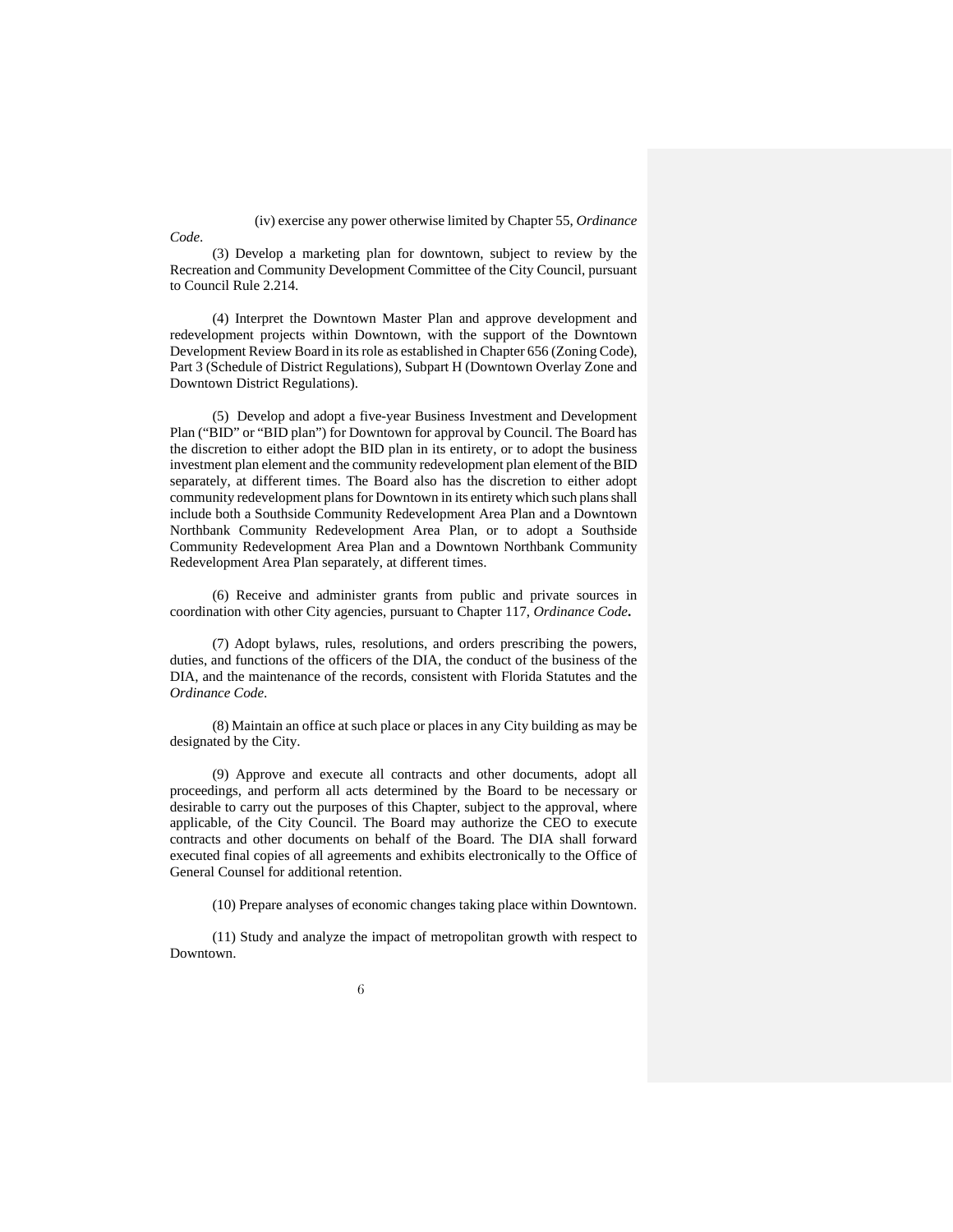(12) Use only the services of the City's General Counsel to advise the Board in the proper performance of its duties. With the approval of the General Counsel, and subject to available funding, employ specialized outside private counsel, as set forth in Chapter 108 (Central Services), Part 5 (Legal Services). All agreements entered into by or on behalf of the DIA shall be prepared, reviewed and approved by the Office of General Counsel as to both form and legality, prior to execution by any party, pursuant to Section 108.505, *Ordinance Code***.**

(13) Lend, grant, or contribute funds to the City.

(14) Enter into agreements with a Public Body with respect to action to be taken in the exercise of any of the powers granted to the DIA or in furtherance of the objectives of the DIA.

**(b) Upon approval of the subject community redevelopment area plan, which such updated plans shall be approved after the effective date of the approval of Ordinance 2012-364-E, the Board shall have the following powers and duties, subject to appropriated funds and without further Council action required (unless stated otherwise below), within the subject community redevelopment area:**

(1) Provided that the form and criteria of a downtown development and redevelopment agreement, or ground lease agreement to be utilized by the DIA has been approved by the Council, the Board shall have the power to negotiate and grant final approval of downtown development and redevelopment agreements, and ground lease agreements, subject to the DIA's budget without further action of Council. All such agreements shall be prepared, reviewed and approved by the Office of General Counsel as to both form and legality, prior to execution by any party. Until such time that the subject community redevelopment area plan within Downtown, and the forms and criteria of a downtown development and redevelopment agreement, or ground lease agreement to be utilized by the DIA have been approved by the Council, any such downtown development and redevelopment agreement, or ground lease shall require Council approval.

(2) Administer and manage downtown tax increment finances ("TIF").

(3) Receive, dispose of, and bond all authorized revenue. The power to authorize the issuance of bonds shall require Council approval.

(4) Plan and propose Projects and Public facilities within Downtown.

(5) Establish, operate, lease, and license within Downtown such Public facilities which in the Board's opinion would be feasible and desirable in the implementation of any plan conceived and executed by the Board.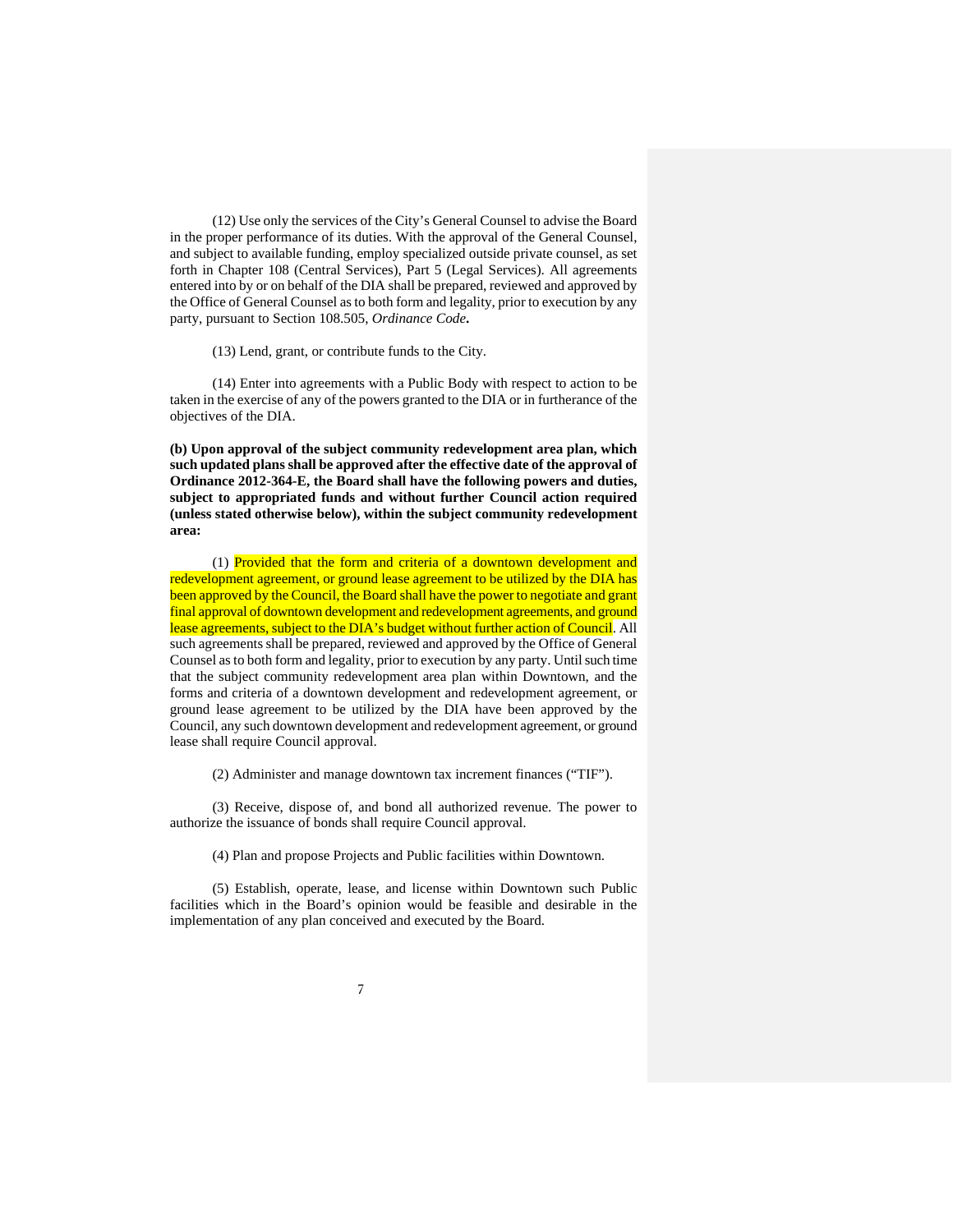(6) Incur all or part of the expense of any Project or Public facility made by the city, state, or Federal Government, or any agency thereof, in exercising powers granted to the DIA, subject to the borrowing limitations set forth in Section 55.308(a)(2), *Ordinance Code*.

(7) Subject to Chapter 122, Part 4, Subpart A, *Ordinance Code*, acquire property, real, personal, or mixed, within Downtown, in fee simple or any lesser interest or estate, by purchase, gift, devise, or lease, upon such terms and conditions as the Board may deem necessary or desirable, and by condemnation, provided the Board determines that the use or ownership of such property is necessary in the furtherance of a designated lawful purpose authorized under law, to acquire title to submerged lands and riparian rights and easements or rights-of-way (including but not limited to air rights), with or without restrictions, within the limits of Downtown.

(8) Subject to Section 122.434, *Ordinance Code*, hold, control, manage, lease, sell, dedicate, grant, or otherwise dispose of any of the City's Downtown assets and properties managed by the DIA, or any interest therein, including easements and licenses, with or without consideration; provided, however, that leases of City property, shall be in a form as approved by Council.

(9) Subject to Chapter 122, *Ordinance Code*, Obtain appraisals, title searches, surveys, studies, and other plans and work necessary to prepare for the undertaking of redevelopment projects. The DIA is authorized to develop, test, and report methods and techniques, and carry out demonstrations and other activities, for the prevention and the elimination of slums and blight.

#### **(c) The Board shall manage the Redevelopment Special Revenue Fund and Downtown CRA Subfunds of the DIA pursuant to Section 111.640,** *Ordinance Code***, as follows:**

This is a fund, as required by Section 163.387 Florida Statutes known as the Redevelopment Special Revenue Fund and Downtown CRA Subfunds of the DIA. In addition to any other funds available to the Board, funds appropriated to and deposited into said redevelopment special revenue fund may be used by the Board pursuant to the provisions of the *Ordinance Code*, to finance or refinance all or part of the cost of construction or acquisition of certain projects undertaken.

- **2.3 Review and Assign Planning Priorities:** Review and assign planning priorities as required by law.
- **2.4 Geographic Jurisdiction:** The Board's duties shall be limited to those projects and properties located in the Downtown Overlay Zone, as such is defined in Section 55.305 and Section 656.361.2, *Ordinance Code*.

#### **2.5 Actions:**

- **(a)** hold public meetings regarding applications for economic development
	- 8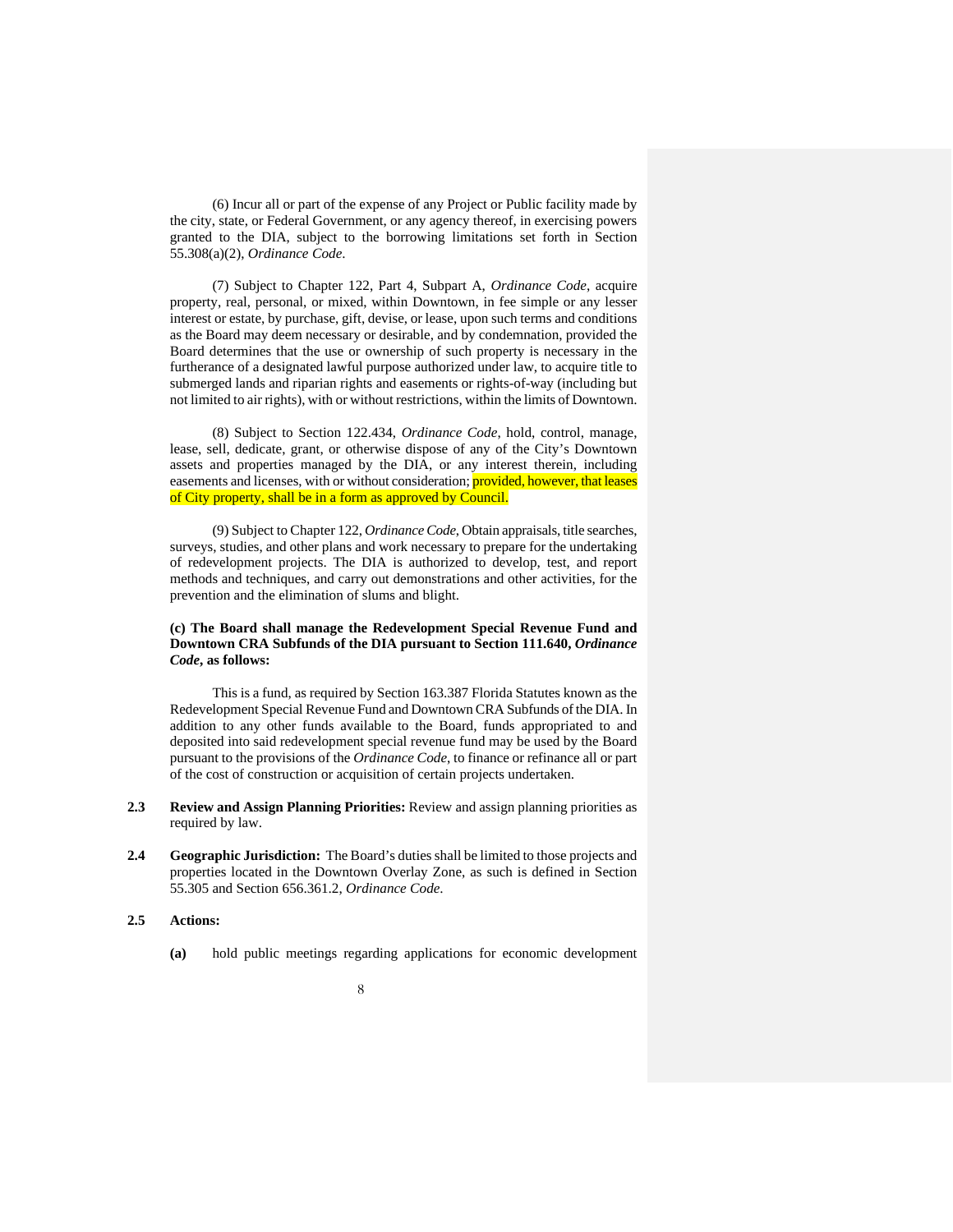and/or redevelopment projects within Downtown;

- **(b)** hold public meetings regarding community redevelopment area plans, planned projects, business investment plans and plan amendments;
- **(c)** hold public meetings regarding the actions of any of the enumerated powers and duties of the DIA;
- **(d)** Take final actions on appeals from DDRB determinations. Except for decisions pertaining to zoning exceptions, variances or waivers, as outlined in Section 656.148, Zoning Code, any adversely affected person may appeal a final decision of the DDRB to the DIA within 14 days of the effective date of the written decision. The DIA's review of the appeal shall be a de novo review of the record and applicable law. The DIA may affirm, reverse or modify each written decision or it may remand the matter back to the DDRB with specific instructions for further action, by adopting a written order. Section 656.361.9(g)(i), Zoning Code.
- **2.6 Pre-Application Meetings**: All developers and applicants shall meet with one Board member and DIA staff prior to submission of any application requiring DIA review. Such review must be conducted prior to the subject application being deemed complete. It shall be noted on the agenda for each such item the name of the Board member who attended the pre-application meeting.

#### **3.0 ORGANIZATION:**

- **3.1 Appointment and Confirmation:** All nine (9) members to the DIA shall be confirmed by the City Council, and appointed pursuant to Section 55.307, *Ordinance Code*.
- **3.2 Terms:** Members shall be appointed for 4-year staggered terms, expiring on June  $30<sup>th</sup>$  of the subject term. Of the initial appointments, 3 members shall serve for 4-year full first terms, 3 members shall serve 3-year staggered terms, and 3 members shall serve for 2-year staggered terms. No member shall serve for more than two consecutive full terms; but appointments to fill vacancies for partial terms (less than 50% of a full term) and initial appointments under the preceding sentence serving a term that is for 3 or less years shall not be deemed to be full terms.
- **3.3 Resignation:** Any Board member may resign from the DIA by tendering their resignation in writing to the Office of the Mayor with a copy to the Chair of the DIA and the CEO.
- **3.4 Removal:** Members shall serve at the pleasure of the Mayor and may be removed at any time by the Mayor with Council approval. If any appointed member fails to attend three (3) consecutive meetings without cause and prior approval of the Chairman, or for any other reason of just cause, that member shall be subject to removal by the Mayor with Council approval, at the request of the Chair.

#### **4.0 OFFICERS, ELECTION AND DUTIES:**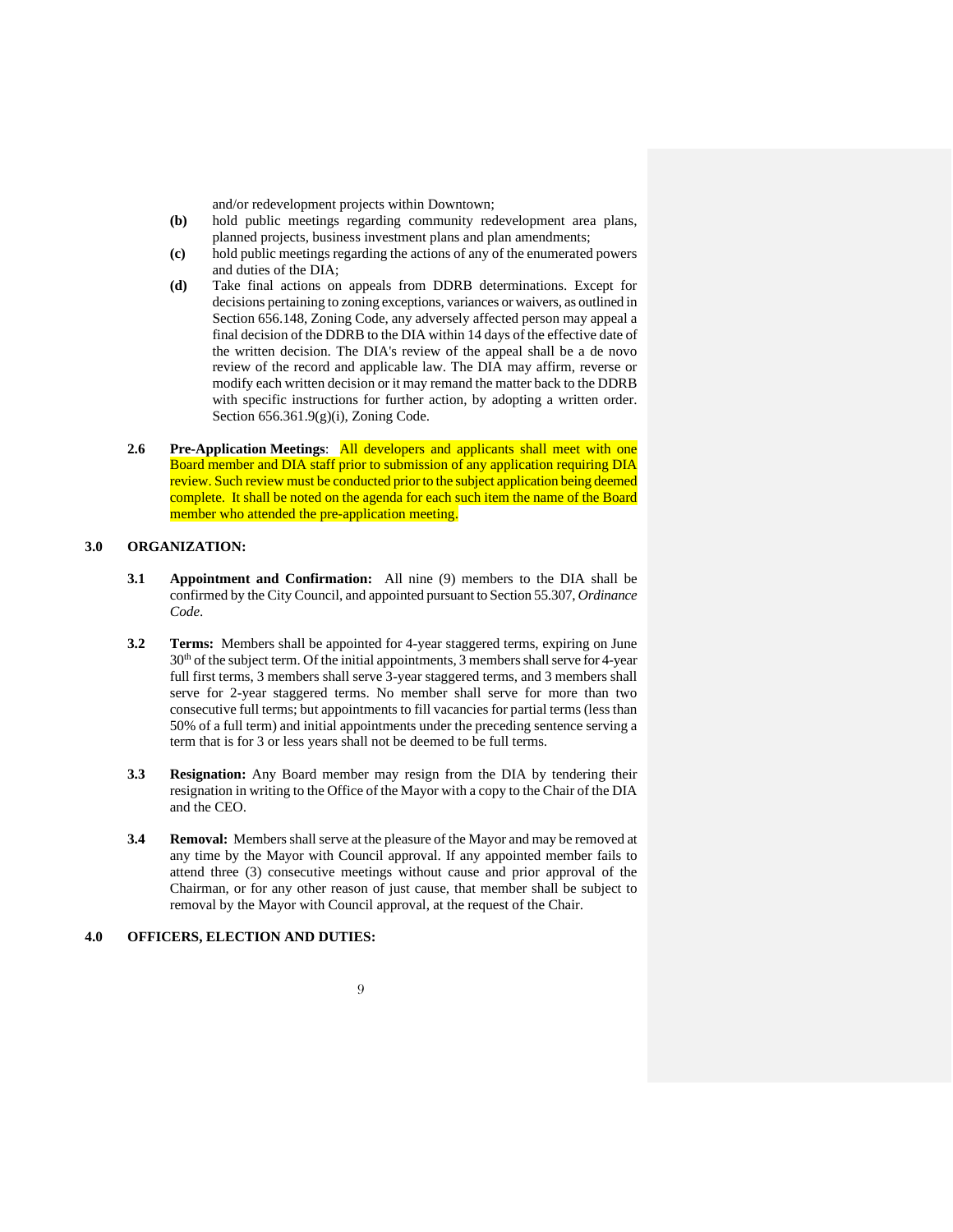**4.1 Officers:** The officers of the DIA shall consist of a Chair, Vice-Chair and Secretary.

**4.2 Selection:** At a scheduled meeting prior to July 1, the Chair shall appoint three Board Members to a Nominating Committee. The Nominating Committee shall meet to discuss a slate for Chair, Vice Chair and Secretary. The slate shall be presented to the Board as a whole at the regular meeting in May. All Nominating Committee meetings shall be noticed and conducted as Public Meetings in accordance with Section 6 of these Bylaws.

**4.3 Election:** At a scheduled meeting prior to July 1, the Nominating Committee shall report the names slated for the positions. At that time, the Chairman shall accept additional nominations for officers from the Board. The Board shall elect, by voice vote, the officers to serve for one year, or until their successors are elected. Participation of the public shall be at the discretion of the Chair.

**4.4 Terms:** The term of office shall be for one year and shall commence as of July 1 of each year. No member shall hold more than one office, and in no case shall the Chair be eligible to serve for more than two consecutive years. However, an officer may holdover until a successor is qualified and elected.

**4.5 Duties of the Chair:** The Chair shall have the following duties: (i) preside at all Board meetings; (ii) have discretion to control the order of business; (iii) sign orders, reports, or any other documents requiring the signature of a certifying officer of the Board; (iv) appoint standing committees and any other committees as the Chair may deem necessary; and (v) appoint members to the standing committees and designate chair and vice chair of those committees.

**4.6 Duties of the Vice Chair:** The Vice Chair shall exercise all functions of the Chair upon the absence, disqualification, or disability of the Chair.

**4.7 Duties of the Secretary:** The Secretary shall have the following duties: (i) sign as Secretary for all orders or any other documents needing a second signature of a certifying officer; and (ii) exercise all functions of the Chair upon the absence, disqualification, or disability of the Chair and the Vice Chair.

**4.8 Duties of the Succession Officer:** In the absence, disqualification or disability of the Chair, or at his direction, the Vice-Chair shall exercise all the functions of the Chair. The Secretary, in the absence of the Chair and Vice-Chair, shall act as Chair, and at such times he shall have the same powers and duties of the Chair. In the absence of the Chair, Vice-Chair and Secretary, the Board member with the most seniority shall be the presiding officer at any meeting of the DIA.

#### **5.0 COMMITTEES**:

**5.1 Appointment to Committees:** The Chair shall appoint the members to the standing Committees, and of such special and select committees as the Chair deems necessary. The Chair shall designate the chair and vice chair of such special committees.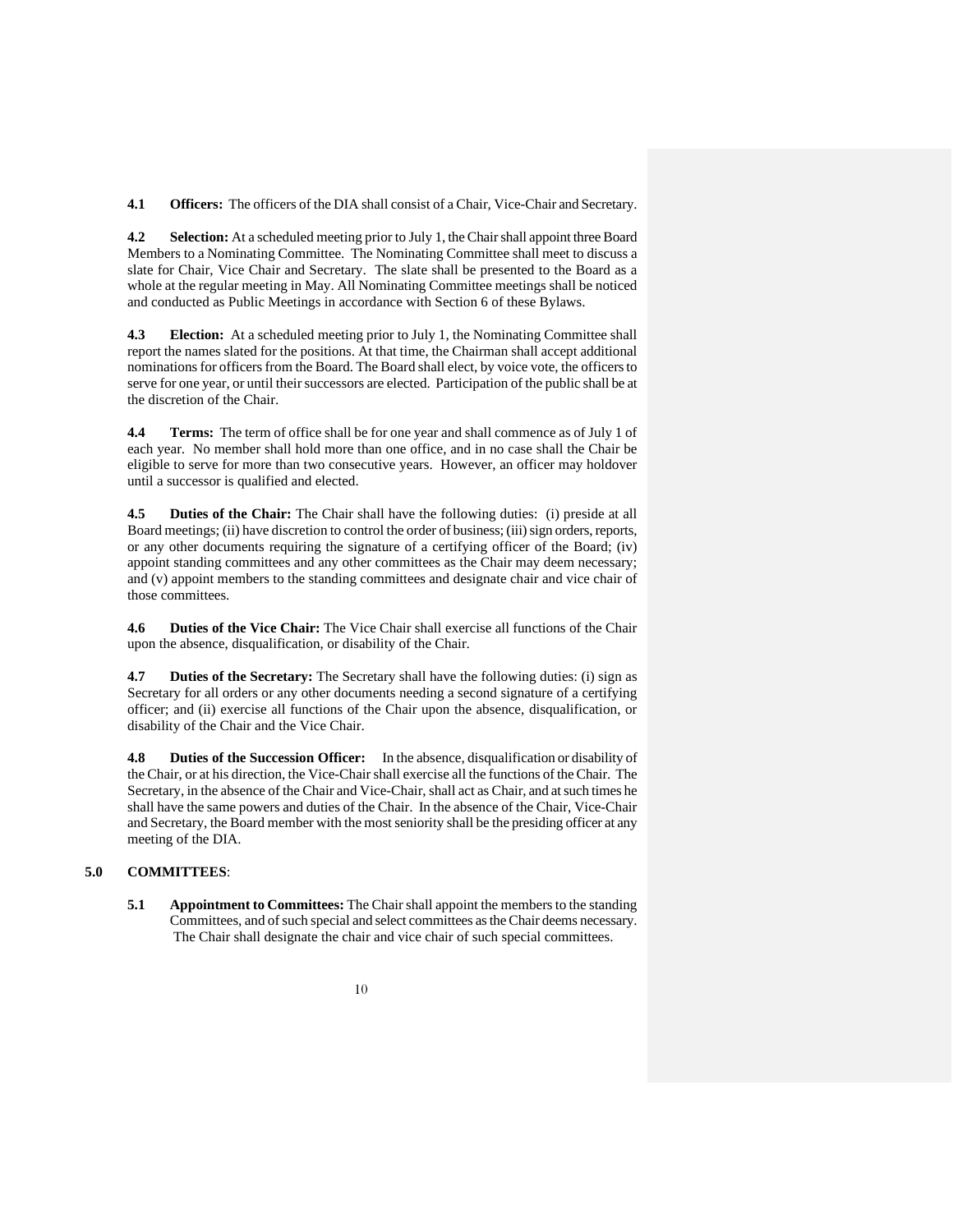- **5.2 Standing Committees:** The Chair shall appoint the membership of the standing committees. Each committee shall consist of no less than 3 Board members.
- **5.3 Standing Committee Procedure:** The standing committee(s) shall meet at such times as is necessary to conduct their business. Notice of the meetings shall be provided in accordance with Section 6 of these Bylaws.
- **5.4 Chair as Ex Officio Member:** The Chair shall be a voting ex officio member of each committee of which he or she is not a regular member.
- **5.5 Standing Committee Quorum:** A quorum of any standing committee shall consist of a majority of the regular members. In the event of absence or conflict by one of the standing committee members, the Chair shall be counted in determining whether a quorum is present and shall be entitled to vote.
- **5.6 Standing Committee Consideration and Report:** All standing committees shall report on every subject referred to them, and shall dispatch as expeditiously as reasonably possible all matters. The action of the standing committee shall be reported to the full Board for discussion, debate, modification and or ratification.
- **5.7 Standing Committee Public Comments:** At the discretion of its chair, the standing committee may receive public comments.
- **5.8 Subcommittees:** A committee, by a majority vote, or the chair of the committee may appoint subcommittees from the committee's regular members to investigate, report and make recommendations on particular matters within the scope of the committee's duties for action by the committee. The action of a committee shall be presented to the full Board for ratification. At the discretion of the Chair, the Board may hear comments from the general public and/or discuss actions taken by committees during such presentations for ratification.

#### **6.0 PROCEDURES**:

- **6.1 Meetings:** The Board shall hold at least one regular meeting every three months, and such additional meetings as may be needed from time to time. Special meetings may be held when called in the manner provided in the rules of the Board and in accordance with applicable laws. As deemed necessary by the Chairperson and staff, meeting places shall be in a public facility for a meeting open to the public may be designated and will be advertised pursuant to 6.3 (Notice of Meetings).
- **6.2 Special Meetings:** A special meeting of the DIA may be called by the Chair, presiding officer, or by vote of the majority of the Board.
- **6.3 Notice of Meeting:** The public shall be given reasonable notice of all meetings of the DIA, standing committees, special committees or subcommittees. All notices shall be posted three business days in advance as follows, pursuant to Section 55.307(c)(6), *Ordinance Code*: (1) in writing in the lobby of City Hall, (2) on the
	- 11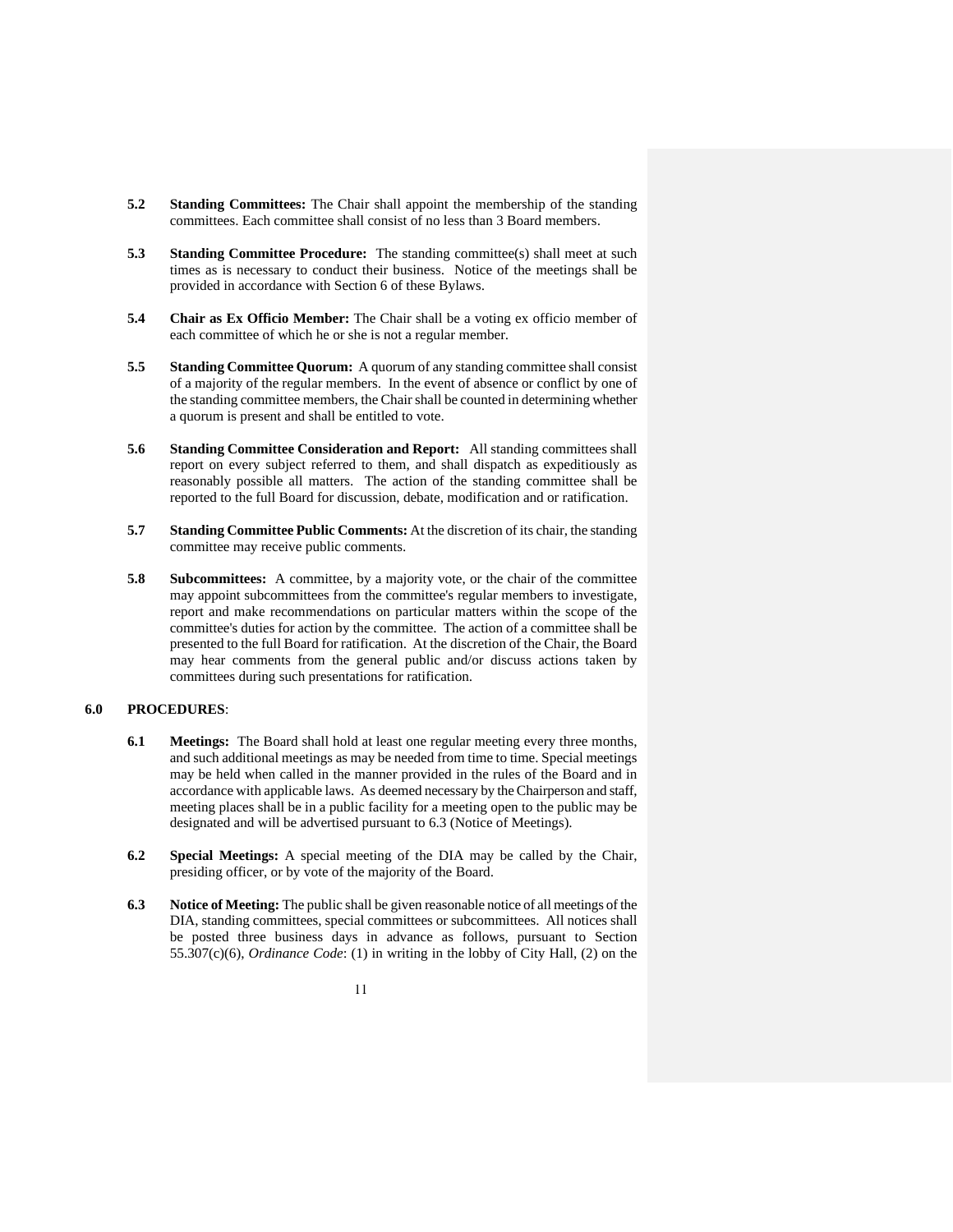City's on-line web calendar located at www.coj.net (3) electronically in a prominent location on the DIA website, and (4) electronically by emailing notice on the "CITYC" emailing system. No other advertisement or notification is required, except as may be required otherwise pursuant to the *Ordinance Code* or Florida Statutes.

- **6.4 Quorum:** All decisions and recommendations of the Board shall require a concurring vote of a majority of the members present. Six (6) members shall constitute a quorum. Tie votes shall result in the subject agenda item being continued to the next meeting of the Board. If at any time during the meeting the quorum is lost, such shall be stated in the minutes and no further final action may be taken by the Board.
- **6.5 Attendance:** Board members shall make every reasonable effort to attend all regular and special meetings of the Board. If any member fails, within a one year period, to attend three (3) consecutive meetings without cause and prior approval of the Chairman, or for any other reason of just cause, the Chairman may notify the Mayor and request that the member be relieved of his or her duties. If a member is unable to attend a DIA meeting, they need to notify the Recording Secretary as soon as possible.
- **6.6 Order of Business:** Business of the Board shall be ordinarily taken up at each regular meeting for consideration and disposition in the following order, subject to the discretion of the Chair.
	- I. CALL TO ORDER
		- a. Confirmation of Quorum
		- b. Request for Submittal of Speaker Cards, if applicable
	- II. PUBLIC COMMENTS
	- III. ACTION ITEMS
		- a. Approval of Minutes
		- b. Request for submittal of Speaker Cards, if applicable
		- Consideration of applications for economic development and/or redevelopment projects within Downtown;
		- d. Consideration of community redevelopment area plans, planned projects, business investment plans and plan amendments;
		- e. Consideration of any matters related to any of the enumerated powers and duties of the DIA;
		- f. Consideration of appeals from DDRB determinations;
	- IV. INFORMATION/DISCUSSION ITEMS
	- V. OLD BUSINESS<br>VI. NEW BUSINESS
	- VI. NEW BUSINESS<br>VII. ADJOURNMENT
	- **ADJOURNMENT**

#### **7.0 DEFERRALS**:

- **7.1 Deferrals Generally:** Deferred applications shall normally be heard at the next regularly scheduled meeting. If the deferral is until a time certain, other than the next
	- 12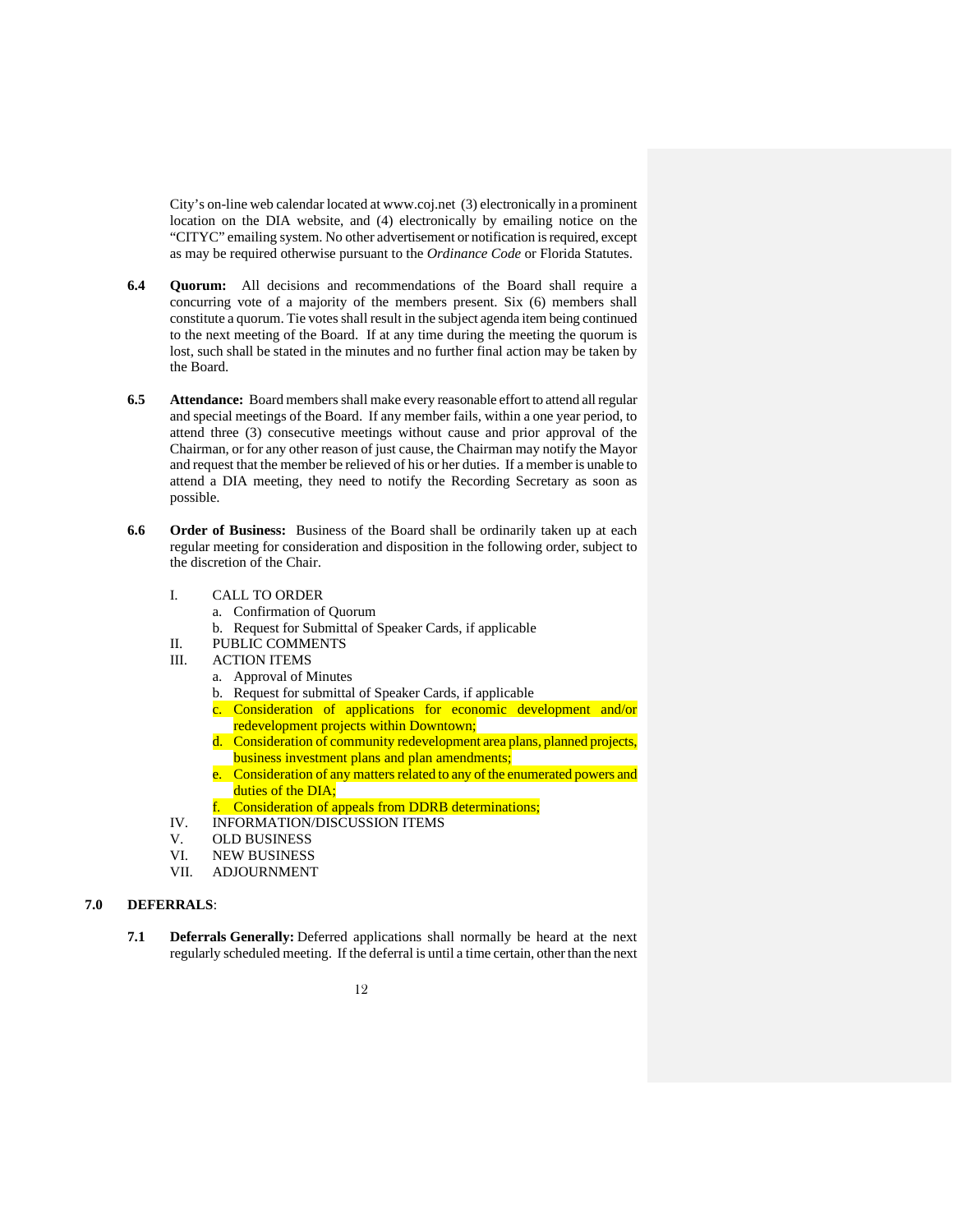regularly scheduled meeting, the date and time shall be set upon the concurrence of a majority of the Board members present. After an item has been deferred, it stands deferred and may not be considered for the remainder of the meeting at which it was deferred.

#### **7.2 Mandatory Deferral:** Under the following situations, consideration of an application *shall* be deferred:

- **(a)** No Staff Recommendation (hereinafter "Recommendation");
- **(b)** Failure of the applicant to present proof of payment for publication of notice to the Staff prior to the public hearing on that item (if such publication of notice is required). If such proof is not presented prior to the next regularly scheduled public hearing on that item, the application shall be withdrawn from further consideration by the Board;
- **(c)** The applicant has made a request for withdrawal to City Council on any item for which the Board issues a recommendation to City Council; and
- **(d)** The applicant has failed to properly submit any of the documentation or other materials required by the *Ordinance Code*.

#### **7.3 Optional Deferral:**

- **(a)** The Chair may defer consideration of a matter at any time before the vote is taken on a motion for action, subject to the right of any Board member to appeal said deferment to the full Board;
- **(b)** Any Board member may appeal from the decision of the Chair, in which event a majority vote of the Board members present shall conclusively determine the ruling appealed from. No other business, except a motion to adjourn or to lay on the table, shall be in order until the question on appeal has been decided; and,
- **(c)** For all matters deferred at the discretion of the Chair, which have also been advertised for public hearing, the Chair may encourage speakers to hold their comments until the meeting at which the Board shall take action. However, the Chair shall open the public hearing for those speakers who desire to speak at the advertised public hearing, and then continue the public hearing until the next Board meeting or a Board meeting of time and date certain.
- **7.4 Deferring or Reconvening Unfinished Business:** If an application is heard as a public hearing, but was caused to be deferred due to lack of the required votes for final action, that item shall be heard as a public meeting with an opportunity for public input at the discretion of the Chair. It is suggested that the Chair may limit further public input to those members of the public that were unable to attend the prior public hearing on the issue.
- **7.5 Public Hearings Opening and Continuing:** Any matters which have been noticed for public hearing shall be opened for public hearing. If the matter is deferred, the public hearing shall be continued.

**Commented [BL1]:** This section and 7.3 are geared toward a zoning type decision- should these be reconsidered?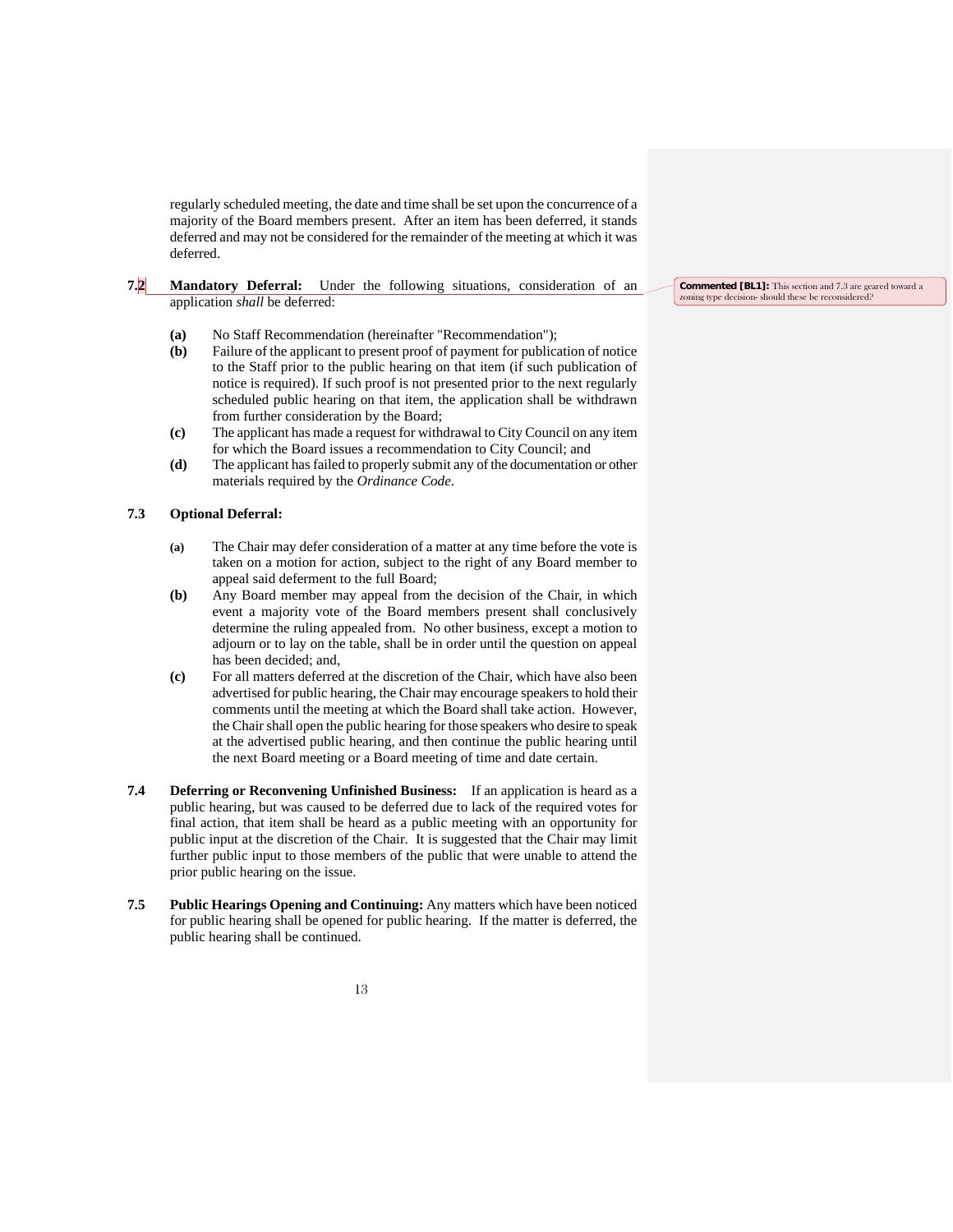#### **8.0 VOTING: MANNER OF VOTING, CHANGE VOTE**

- **8.1 Majority Action:** Unless otherwise noted herein or required by Ordinance, Statute, or these bylaws, all actions of the Board shall be by majority of the Board members present.
- **8.2 Abstention:** No Board member shall vote on any question immediately concerning his or her pecuniary interest. In those cases, prior to the vote, Board members shall declare a conflict and abstain from **participating or voting** on the matter. The affected Board member may be allowed to respond to direct questions from a Board member concerning the subject application. Within 15 days of the vote, the Board member must file a statement with the Recording Secretary of the Board, who in turn shall incorporate same into the minutes of the meeting.
- **8.3 Voting Required:** Each Board member shall vote on each question presented. Any Board member present who refrains from giving his or her vote when required to do so shall be deemed to have given a vote in the affirmative.
- **8.4 Manner of Voting:** Voting shall be by voice vote or a show of hands at the discretion of the Chair. There shall be an announcement of the results of the votes by the Chair, and the Chair shall also state for the record which Board member made the motion and second. No proxy vote shall be permitted.
- **8.5 Change of Vote:** No Board member shall change his or her vote after the vote has been counted and the vote announced unless: (i) the Board member desiring to change his vote announces immediately to the Chair his desire; (ii) the Chair announces to the Board the Board member's desire to change his vote; (iii) the Board may question and debate the reasoning for the vote change; (iv) a majority of the Board members present consent to the vote change; and (v) the procedure herein shall be followed prior to the commencement of the public hearing on the next item before the Board.
- **8.6 Procedure for Reconsideration:** In order to reconsider an item, a motion must be: (i) made by a Board member who voted with the prevailing side (in the case of a tie vote, the motion must be made by a Board member who voted in opposition to the original motion); (ii) seconded by any member of the Board; and (iii) passed by a majority of the Board present.

#### **9.0 CODE OF CONDUCT**:

**9.1 Compliance with Laws:** Pursuant to Section 55.309, *Ordinance Code*, all Board Members and employees of the Board shall comply with all applicable laws, ordinances, and regulations, including but not limited to the State of Florida laws on ethics, as applied to a redevelopment agency under Chapter 163, Part III, Florida Statutes, the Sunshine Law, Chapter 286, Florida Statutes, and the Public Records Act, Chapter 119, Florida Statutes. The provisions of Chapter 112, Part III, Florida Statutes, including Sections 112.311-112.3175 relating to financial disclosure, shall

**Commented [BL2]:** Does this mean they may no volunteer opinion or participate in discussion? We allow that currently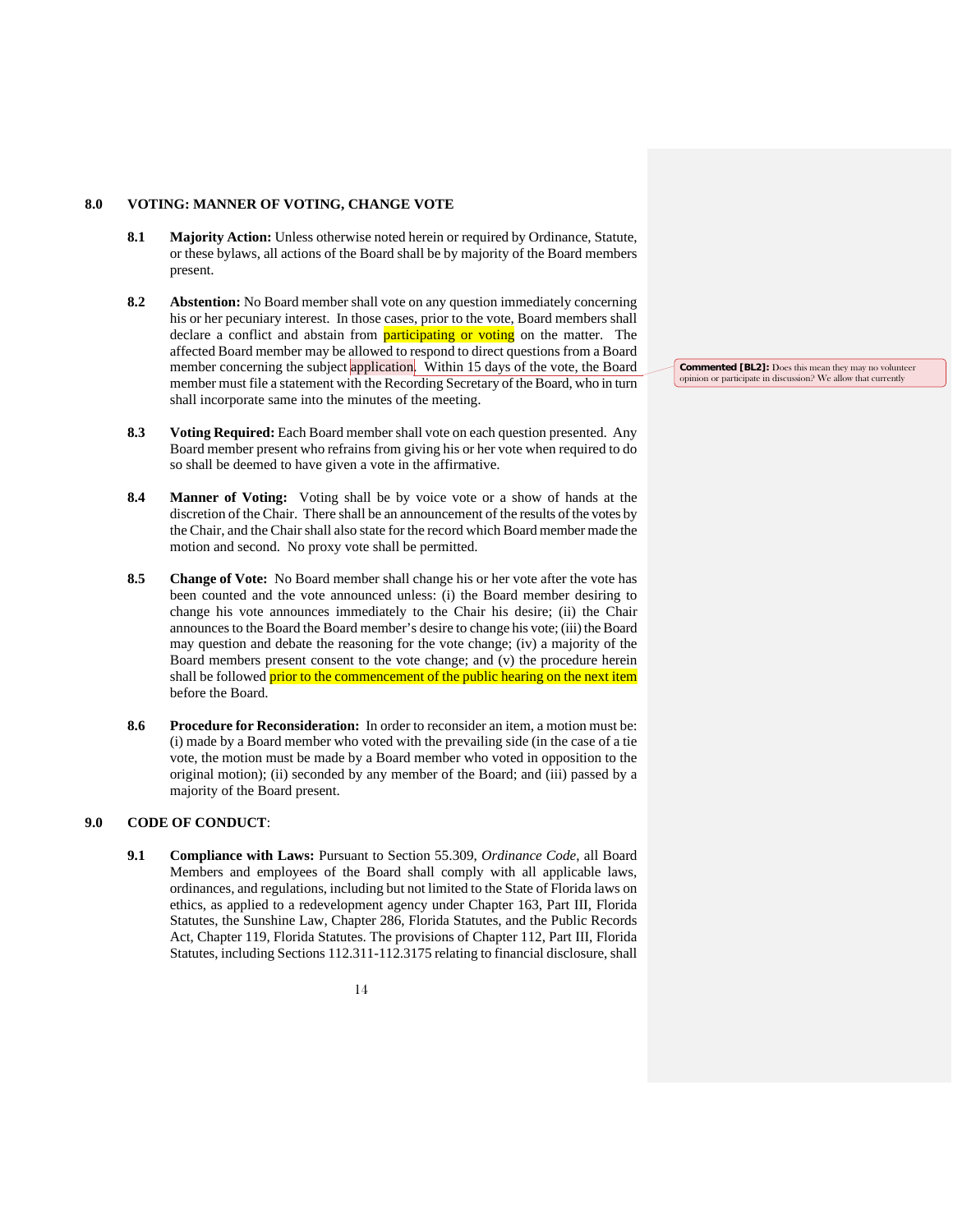apply to all Board members and the CEO. All Board members and the CEO shall be required to file the limited financial disclosure form (Form 1) as required by Section 112.3145(1)(a)(2)(g), Florida Statutes. The provisions of Chapter 602 (Jacksonville Ethics Code), *Ordinance Code*, including but not limited to Section 602.411 (Disqualification of former officers and employees in matters connected with former duties or official responsibilities; disqualification of partners), and Section 602.412 (Prohibited future employment), *Ordinance Code*, shall be applicable to all Board members, the CEO and any other employees of the DIA. All Board members shall thoroughly familiarize themselves with the provisions of these laws as they now exist or as they may be amended from time to time.

- **9.2 Ex Parte Communications:** Oral or written communications occurring outside the public meeting or hearing regarding any matter before the Board between Board members are prohibited. Oral or written communications occurring outside the public meeting or hearing regarding any quasi-judicial matter before the Board, between members of the public and a Board member are strongly discouraged. Only presentations made at the Board shall be considered in the decision on such subject item. Should such a communication occur between a Board member and a member of the public, the Board member involved shall state, on the record prior to or during the hearing of the item, the substance of the communication and the identity of the person(s) involved. If the communication occurs in writing, a copy of the document shall also be placed in the file of that item. All such disclosures shall become a part of the record before final action on the matter.
- **9.3 Government in the Sunshine:** The Board, and all meetings and committee and subcommittee meetings, whether formal or informal, are subject to the Sunshine Law codified in Chapter 286, Florida Statutes. A gathering of two or more Board members to discuss an item that may foreseeably come before the Board must be properly noticed in accordance with Section 6 of these Bylaws and written minutes must be provided for any such meeting.
- **9.4 Quasi-Judicial Matters:** Members shall not make remarks or otherwise indicate to the public that they have made a final decision on any quasi-judicial matter before the Board until all those desiring to speak have been heard and considered and all competent and substantial evidence has been introduced.
	- **(a)** In quasi-judicial proceedings, cross examination must be allowed if requested; and,
	- **(b)** In quasi-judicial proceedings, all persons making presentations or remarks at the public hearing before the Board must be under oath. This may be done *en masse*, or individually as each person approaches the podium.
- **9.5 Decorum and Displays from the Public:** Any person, not a Board member, making personal, impertinent or slanderous remarks or who shall become boisterous while the Board is in session, shall forthwith be barred from further audience before the Board by the presiding officer in his/her discretion. No demonstrations of approval

**Commented [BL3]:** So does this apply to lobbying on Home2Siuites for example- no emails or documents were placed on file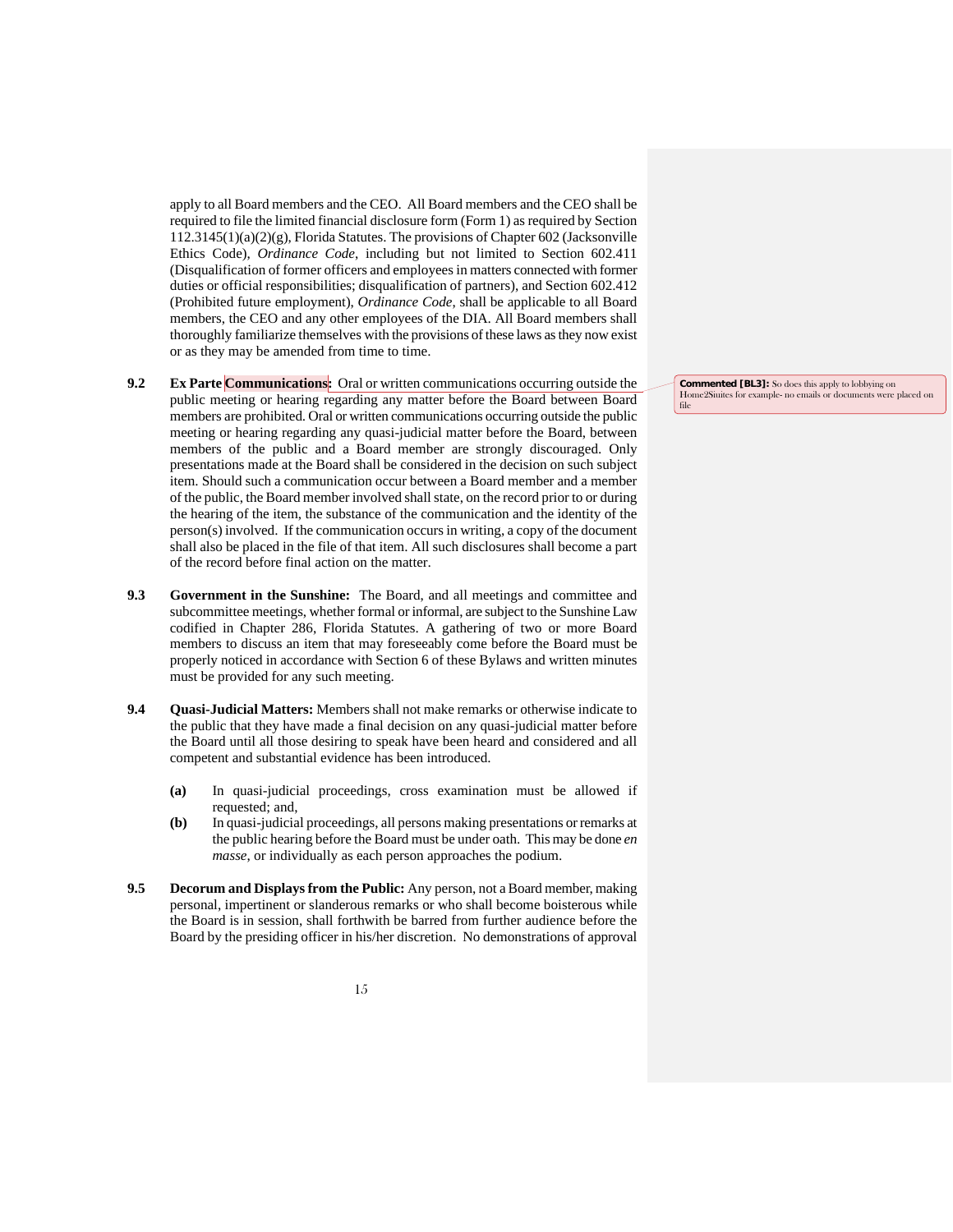or disapproval from the audience shall be permitted, and if such demonstrations are made, the demonstrator shall be cleared from the Board meeting room.

#### **10.0 CONSIDERATION OF MATTERS FOR FINAL APPROVAL:**

- **10.1 Modification of Application**: Any modification to an application by the applicant, including but not limited to a change in the legal description, the request made, the site and/or design plan or any investment, economic development or redevelopment terms of the plan, must be presented in a copy-ready format to the DIA staff seven (7) working days **prior to the scheduled public hearing**. If an applicant wishes to modify the application less than seven working days before the hearing, the applicant must make a written request of deferral to the Chair, outlining the reasons why the application should be deferred (see *Optional Deferrals*, above). Matters seeking final approval may be modified by the Board in the form of any conditions, safeguards and/or limitations deemed appropriate by the Board.
- **10.2 Return of Fees:** No fees shall be returned except due to a mistake or misunderstanding of the staff, and following the Board's query of the staff.
- **10.3 Administrative Res Judicata:** On any application that has been previously considered and denied by the Board or its predecessor entity, the Board shall initially make a determination as to whether there has been a substantial change in circumstances associated with such application, which, in essence, makes it an entirely new application. Such circumstances do not include facts or evidence that were available for presentation at the initial hearing, but were not actually presented. In any instance where the Board determines that there has not been a substantial change in circumstances, the application shall be denied. Where the Board determines there has been a substantial change of circumstances, the application shall be heard and decided on its merits.

#### **11.0 PUBLIC MEETINGS AND PUBLIC HEARINGS:**

- **11.1 Public Hearing Defined:** A public hearing is an extraordinary procedure used only to gain information not otherwise obtainable or to hear both sides of a controversy or to argue the merits of a matter. The privilege of the floor is granted to the general public and members thereof may address the Board on the subject for which the public hearing is called.
- **11.2 Public Hearing Required:** All items that are required to have a public hearing pursuant to Federal, State or Local law shall be held by the Board in accordance therewith.

#### **11.3 Order of Business for Public Hearings; Subject to the Discretion of the Chair:**

- Request for Speaker Cards regarding the public hearing
- Public Hearing Opened
- Applicant Presentation

16

**Commented [BL4]:** We are not holding public hearings but is this intended to apply to our meetings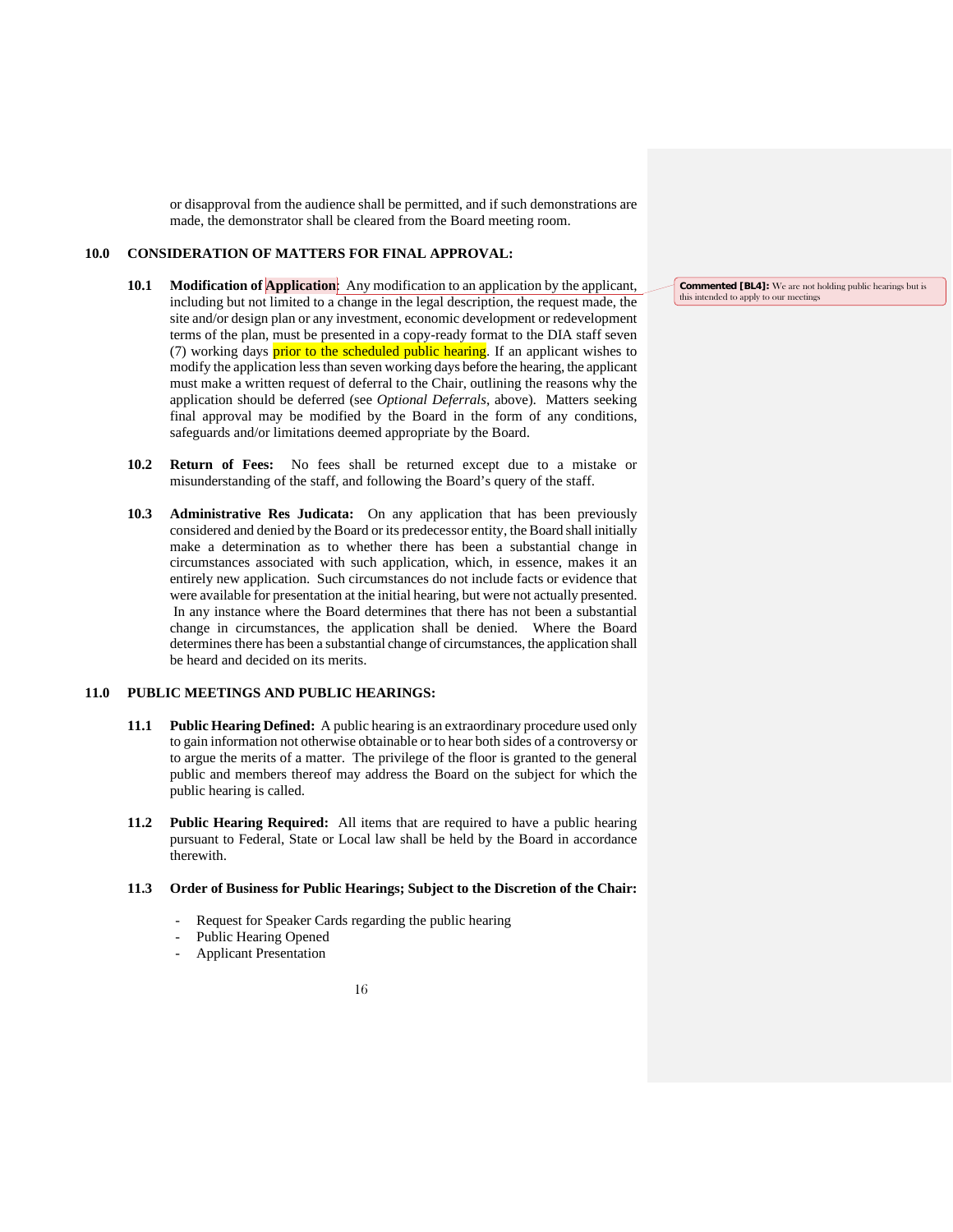- Applicant cross exam of staff
- Applicant's witnesses presentation
- Applicant's witnesses cross exam of staff
- Other Proponents of Applicant
- Opponents of application presentation
- Opponents of application cross exam of staff, applicant and proponents
- Applicant rebuttal/ cross exam of opponents
- Questions by Board members
- Public Hearing closed
- Motion for conditions, safeguards and limitations deemed appropriate by the Board
- Recital of findings of fact to be placed in the final order
- Motion for transferability entertained
- Motion for action on the application.
- **11.4 Public Meetings Defined:** All meetings of the Board are public meetings unless specifically called as a public hearing. In public meetings of the Board and its committees, the public may, at the pleasure of the Chair, address the Board or committee. The Board, at the discretion of the Chair may receive comments from the public on matters in front of the Board for which there is no public hearing. Matters on which the Board reviews and or makes recommendations do not require public hearing and comments from the public are solely at the discretion of the Board.
- **11.5 Speaker Request Cards; Time Limits; and Testimony Subject Matter Limitation:** A member of the public shall indicate their desire to address the Board or committee by filling out a Speaker Request Card. Each speaker recognized by the Chair shall be limited to a three (3) minute presentation. If possible, a representative of each group or faction on an issue should address the Board or committee rather than all the members of the group. Representatives for design review applicants shall not be limited to a three minute presentation, however, members of the public wishing to address the Board on a design application shall be given equal time. Whenever the Board is reviewing and making recommendations to the Council the Board shall limit testimony on such matters to the technical information necessary for a proper decisions. Members of the public wishing to address the Board, either as an applicant or as citizens either for or against the application, shall proceed to the place assigned for speaking, give his name and address in an audible tone of voice for the records and shall adhere to a three minute time limitation, unless granted additional time by the majority of the Board present.

#### **12.0 ADMINISTRATION:**

- **12.1 Enabling Clause:** Section 55.307(c)(5), *Ordinance Code*, sets forth that the Board shall receive staff support from the Office of Economic Development upon request as needed.
- **12.2 Recording Secretary / Records Custodian:** The DIA shall assign a Recording Secretary to the Board. The Recording Secretary shall be responsible for (i)

**Commented [BL5]:** Not really DIA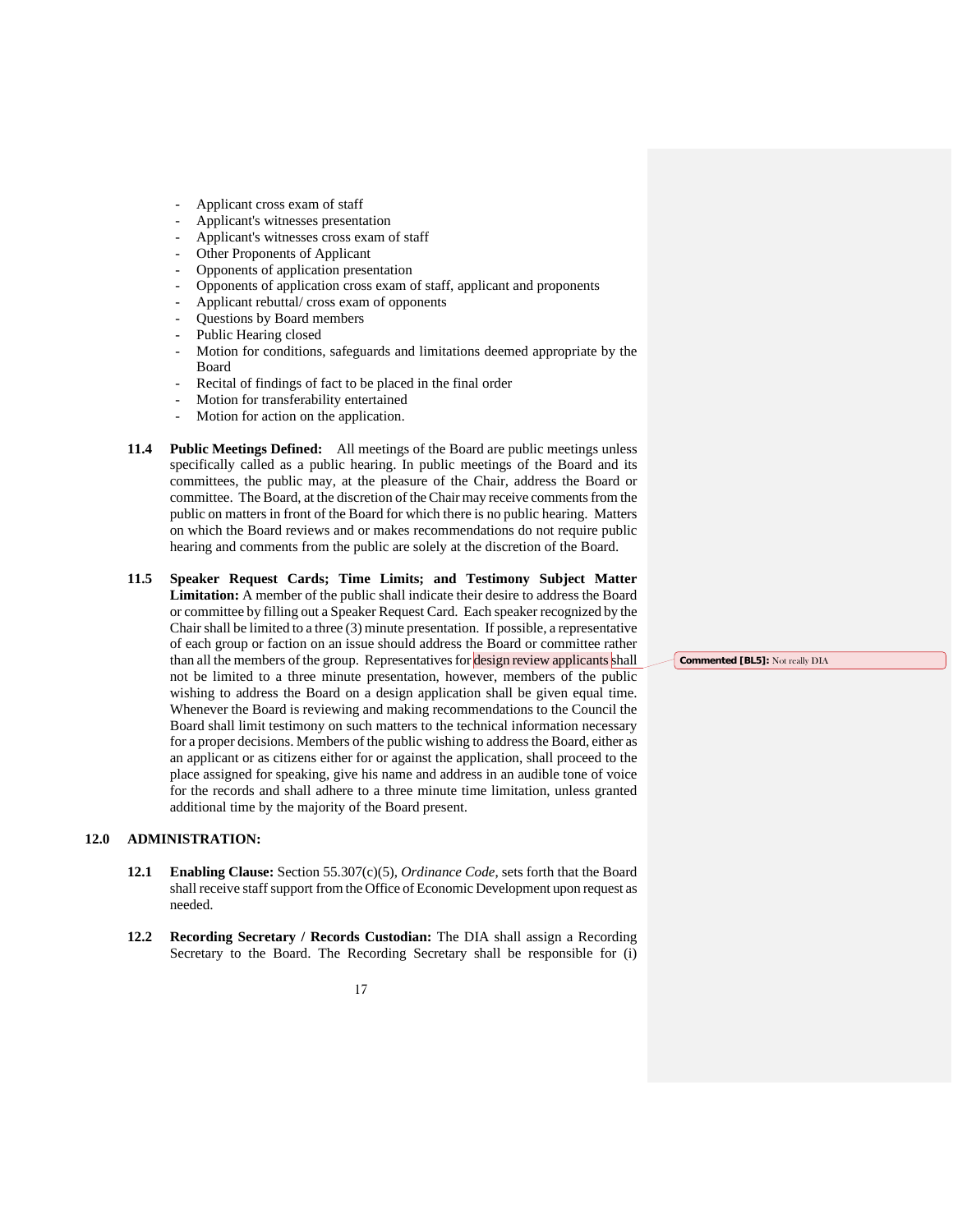arranging and noticing the meeting of the Board; (ii) recording all meetings on audio tape, reducing to writing the minutes of meetings; (iii) maintaining the record of the Board's official action; (iv) maintain all Board records, correspondence and equipment, and making available public documents of the Board business upon reasonable request; (v) transmit Board letters or orders of all Board decisions to applicants; and (vi) coordinate the compilation and dissemination of the Board Agenda and Notebooks.

- **12.3 Minutes and Record:** Written minutes shall contain, along with general information (such as time, date and place) the number of the individual applications, the Board member who met with the applicant in design review pre-application meetings; the findings and conclusions included in the motion, conditions on the motion, passage of the conditions, and the vote on the motion.
	- **(a)** in the event a decision of the Board is appealed, the DIA shall cause a verbatim transcript to be made of that item. A majority of the members in attendance at the time of the appealed decision must approve the transcript. If time is of the essence, this approval may be given at a special meeting.
- **12.4 Staff:** The assigned DIA staff member shall (i) prepare a written report of recommendations for each application; and (ii) give an oral report of recommendations for changes to *Ordinance Code* changes related to the governance of the DIA.
- **12.5 Office of General Counsel:** The General Counsel shall assign a representative to the Board who shall act as legal advisor to the Board on all matters concerning applicable laws which affect the Board. Further, the Assistant General Counsel shall review and form approve all orders, contracts, agreements and other documentation related to the actions of the Board.

#### **13.0 REHEARINGS:**

- **13.1 Rehearing Consideration:** The Board shall consider requests for rehearings from final decisions (see Section 2.6 of these Bylaws) when it is alleged there has been a procedural error in the conduct of the public hearing; provided, however, that the Office of General Counsel shall advise that a procedural error has occurred, and provided further that the Board determines that such procedural error is consequential enough to have significant potential for changing the final decision upon rehearing.
- **13.2 Rehearing Procedure:** A request for rehearing shall be filed in the office of the DIA within fourteen (14) days from the meeting in which the final decision was made. The rehearing shall be noticed in the manner of a public hearing. Additionally, all persons who appeared before the Board shall be notified by DIA staff of the time, date, place and purpose of such rehearing.

**Commented [BL6]:** Neither applies to DIA

**Commented [BL7]:** This doesn't even make sense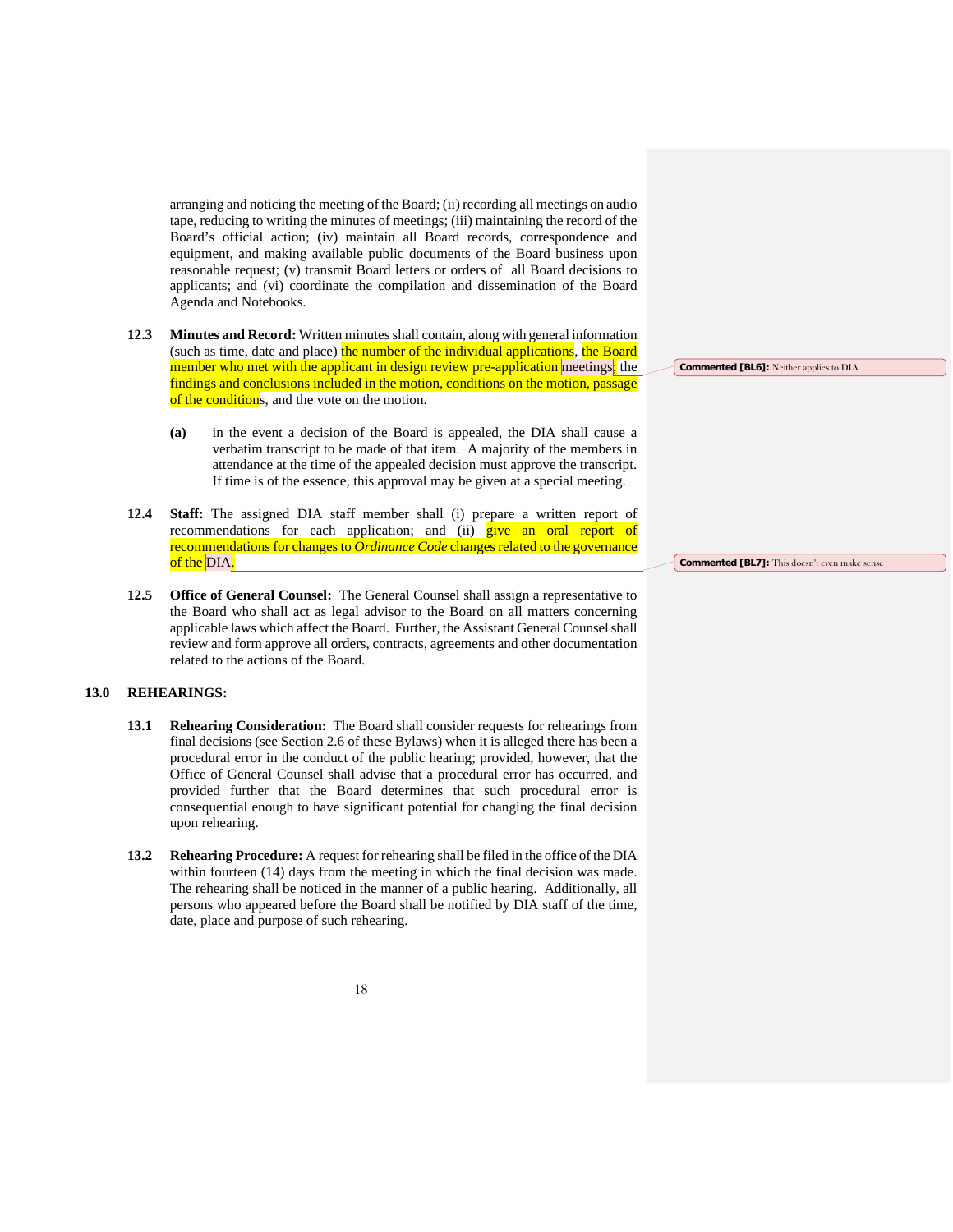**13.3 Remand Rehearing:** Where a final decision of the Board has been appealed to a court, the Board shall rehear an application which has been remanded back to it for rehearing or other action with any requirement or need of vote by the Board. All persons who appeared before the Board shall be notified by the DIA staff of the time, date, place and purpose of the rehearing.

#### **14.0 CONSTRUCTION, SUSPENSION AND AMENDMENT OF BYLAWS**:

- **14.1 Parliamentary Authority**: Robert's Rules of Order, so far as they are applicable and are not in conflict with these Bylaws, City Ordinances, or the Charter of the City, shall govern the proceedings of this Board. The representative from the Office of General Counsel shall advise the presiding officer with respect to parliamentary procedure and the proper application of these Bylaws to the business of the Board.
- **14.2 Interpretation of Bylaws:** It shall be the duty of the presiding officer to interpret all Bylaws. When used in these Bylaws, unless the text otherwise indicates:
	- **(a)** the singular includes the plural; and
	- **(b)** the masculine includes the feminine.

Any Board member shall have the right to appeal said interpretation to the full Board.

- **14.3 Suspension of Bylaws**: Any Bylaw may be temporarily suspended, by a vote of twothirds of all the Board members unless such suspension would conflict with provisions of the laws of Florida, the Charter or ordinances of the City. The Bylaws shall not be suspended to amend any Bylaw or part thereof.
- **14.4 Amendment of Bylaws**: These Bylaws may be amended at any regular meeting by a two-thirds vote of all the Board members, provided that the Board is advised in advance of the meeting (distribution of the meeting agenda) and in writing prior to the Board meeting that the amendment will be voted on.

#### **15.0 NEW MEMBER ORIENTATION:**

New members appointed to the Board shall receive an orientation by the DIA CEO or his/her designee, DIA staff and a representative from the Office of General Counsel so that they may be more effective members of the Board. Such orientation should include exposure to, but not limited to, the following:

- Chapter 55, Part 3, *Ordinance Code*
- Community Redevelopment Agencies
- the Downtown Zoning Overlay, **Downtown Master Plan, Downtown DRI**;
- the application process for citizens requesting economic development / redevelopment and community redevelopment area planned projects;
- the DIA staff recommendation process;
- parliamentary procedure;

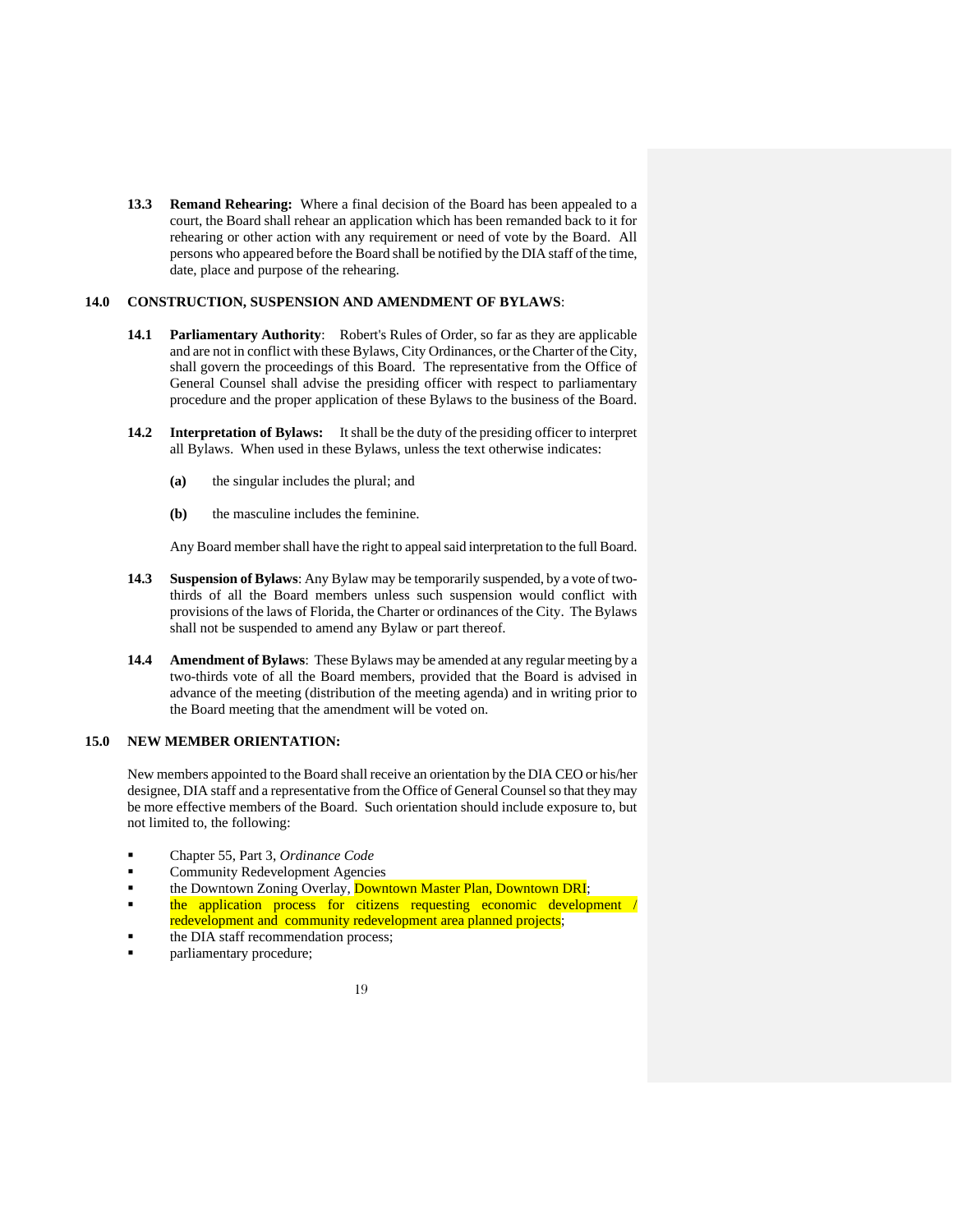### Florida's "Sunshine Law," and public records law; and these Bylaws.

### ADOPTED and APPROVED this 30th day of October, 2012

| <b>WITNESS</b>                            | DOWNTOWN INVESTMENT AUTHORITY               |  |  |
|-------------------------------------------|---------------------------------------------|--|--|
|                                           |                                             |  |  |
|                                           |                                             |  |  |
|                                           | $By:\_\_\_\_\_\_\_\_\_\_\_$                 |  |  |
|                                           | Donald Harris, Chairperson                  |  |  |
|                                           |                                             |  |  |
| <b>WITNESS</b>                            |                                             |  |  |
|                                           |                                             |  |  |
|                                           |                                             |  |  |
|                                           | $\rm\,By:$                                  |  |  |
|                                           | James "Jim" Bailey, Jr., Secretary          |  |  |
|                                           |                                             |  |  |
|                                           | Form Approved:                              |  |  |
|                                           |                                             |  |  |
|                                           | Jason R. Gabriel, Office of General Counsel |  |  |
| Vote: In Favor: 9 Opposed: 0 Abstained: 0 |                                             |  |  |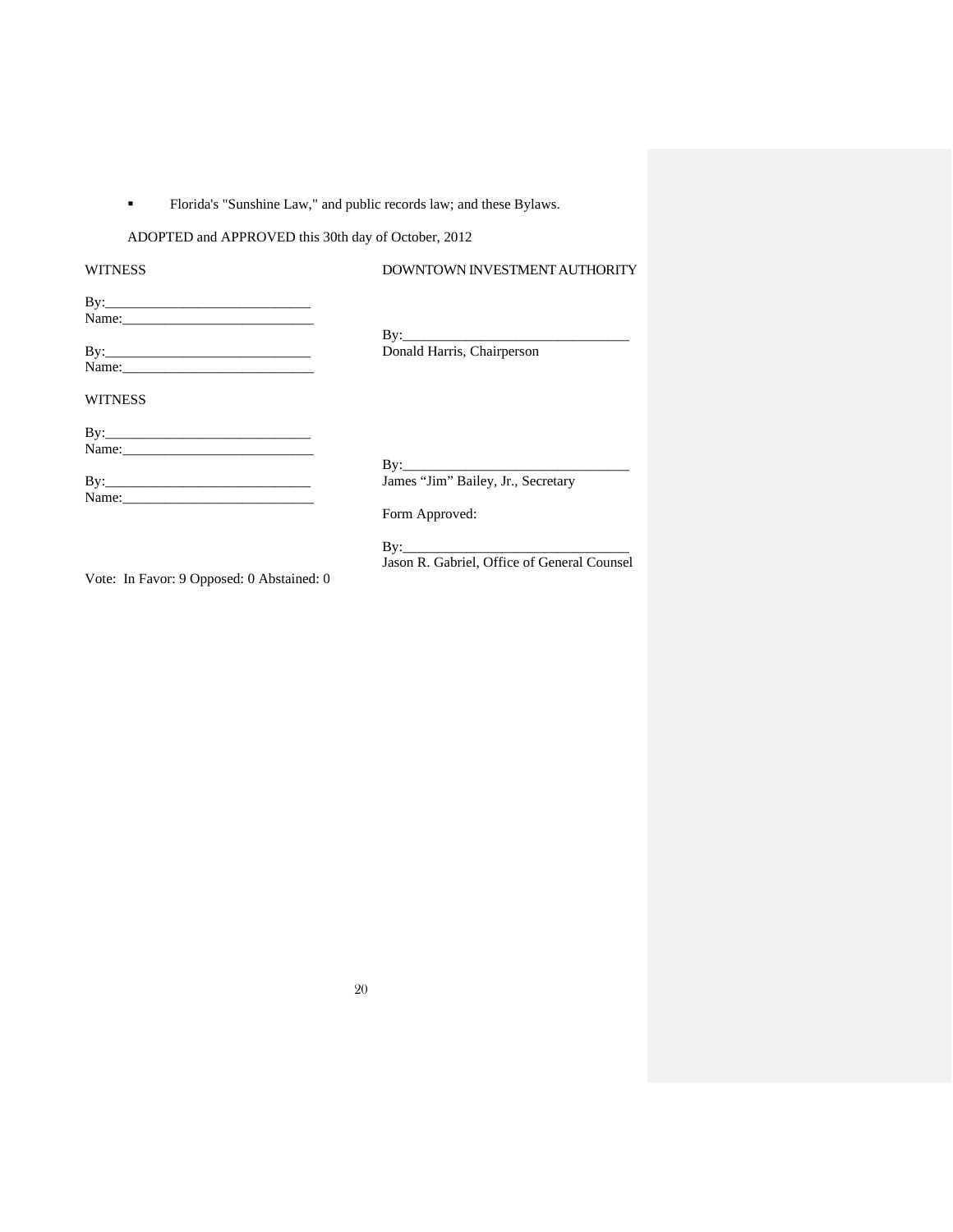**TAB IV**

**RESOLUTION 2022-04-01: CONSENT AGENDA**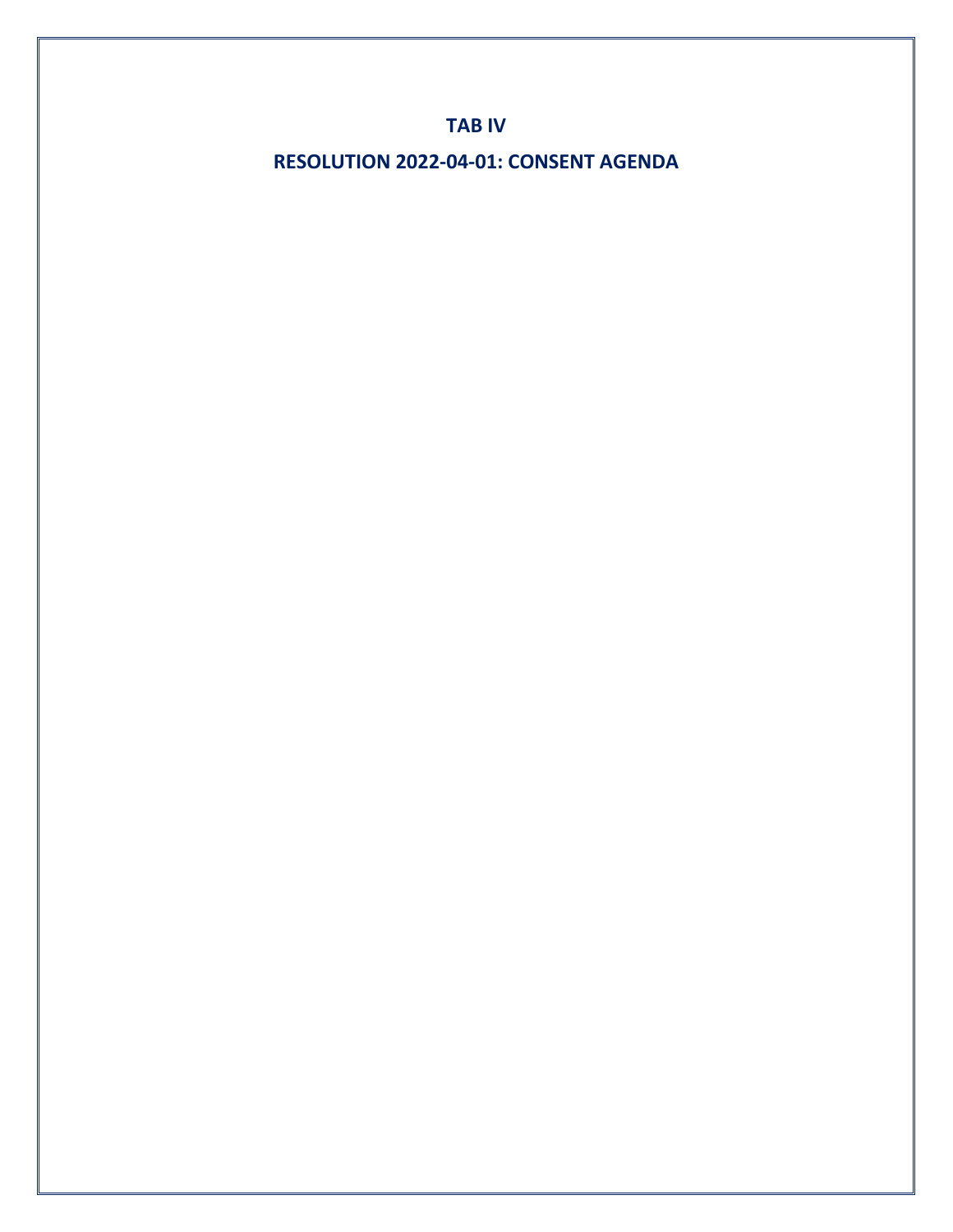#### **RESOLUTION 2022-04-01**

### **A RESOLUTION OF THE DOWNTOWN INVESTMENT AUTHORITY ("DIA") RENUMBERING AND AMENDING SECTION 6.6 (ORDER OF BUSINESS) AND CREATING A NEW SECTION 6.6 (AGENDAS) OF THE DIA BYLAWS; DIRECTING BYLAWS TO BE AMENDED; AND PROVIDING FOR AN EFFECTIVE DATE.**

**WHEREAS**, the DIA Board of Directors adopted the original DIA Bylaws at their regular meeting of October 30, 2012, and amended such Bylaws at their regular meetings of August 7, 2019, and November 18, 2020; and

**WHEREAS**, the DIA is authorized to amend provisions of the DIA Bylaws pursuant to Section 14.4 of the current Bylaws; and

**WHEREAS**, in an attempt to make regular and special meetings of the DIA Board of Directors proceed more efficiently, the Board desires to add a Consent Agenda to the Order of Business for DIA meetings allowing for the collective consideration of all Resolutions approved by standing Committees without opposition or amendment.

**NOW THEREFORE, BE IT RESOLVED** by the Downtown Investment Authority:

**Section 1.** The DIA finds that the recitals set forth above are true and correct and are incorporated herein by this reference.

Section 2. The current DIA Bylaws, adopted October 30, 2012, as amended on August 7, 2019 and November 18, 2020, are hereby further amended, in part, to read as follows:

\*\*\*

Section **6.6 (Order of Business)** is renumbered to Section **6.7**, and the following new language is added to Section **6.6**:

- **6.6 Agendas:** For each regular or special meeting, Staff shall prepare an agenda for use by the Board for the same.
	- **(a.)** Preliminary Meeting Agenda: In advance of each regular or special meeting, Staff shall prepare a Preliminary Agenda and distribute it to each member of the Board and make the same available to the public as required by Florida Statutes and/or local Ordinance Code.
	- **(b.)** Meeting Agenda: In advance of each regular or special meeting, Staff shall prepare a Meeting Agenda for use during the actual regular or special meeting. With prior consent from the Chairman, action items not previously available at the time the Preliminary Agenda was published may be added to the Meeting Agenda.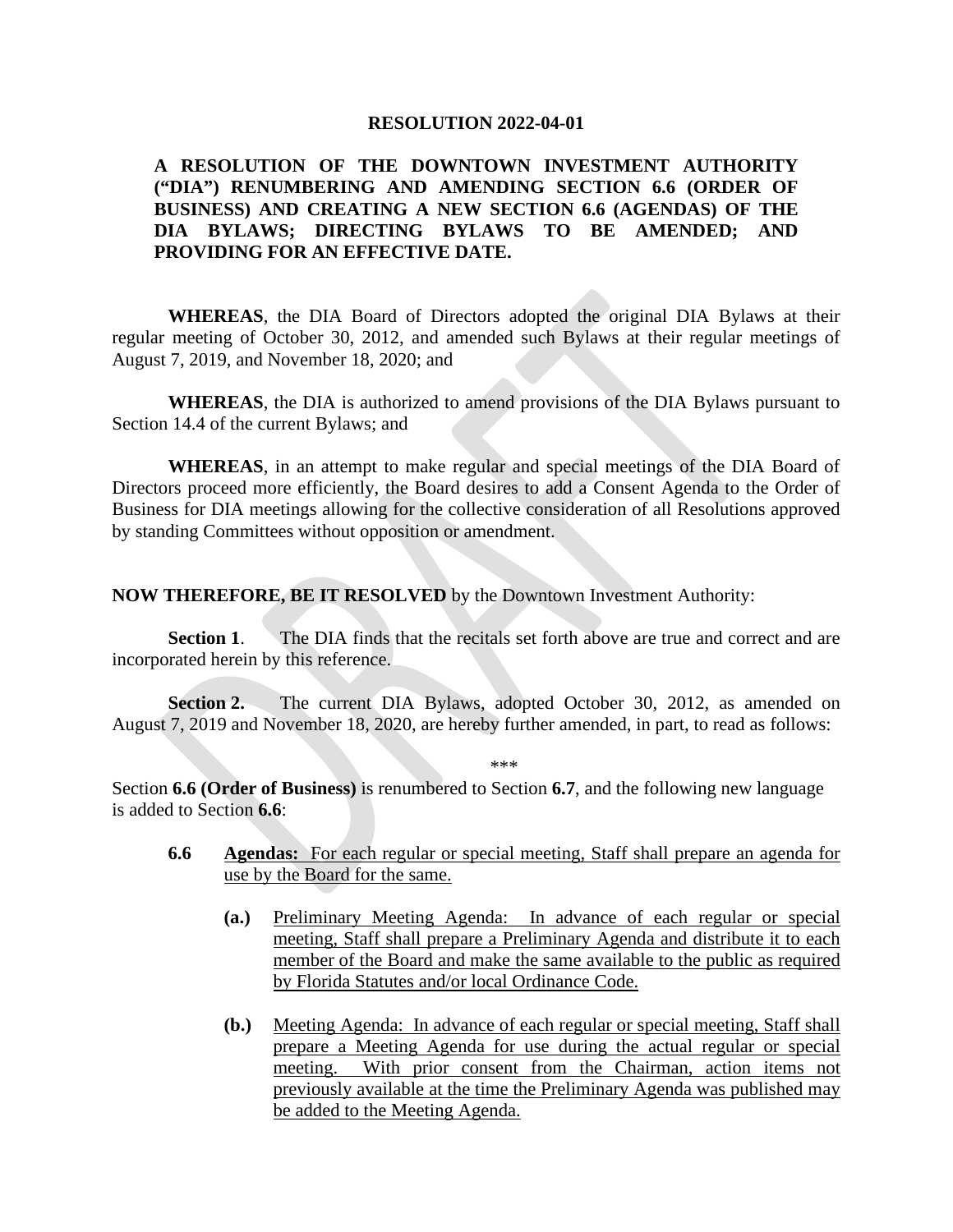**(c.)** Consent Agenda: There shall be included in the Order of Business for each regular or special meeting, a Consent Agenda of all Resolutions which have received a favorable report without a negative vote from any Committee member, and to which no amendments were made in committee, from each standing Committee that considered the same.

At the appropriate time during a regular or special meeting, the Chairman shall announce the taking up of the Consent Agenda. Any Resolution on the Consent Agenda may be removed therefrom for the purpose of further debate or amendment at the request of any Board member, in which case the Resolution so removed shall be debated and considered immediately following the vote on the Consent Agenda. At the conclusion of the reading of the Consent Agenda, but before debate on any removed Resolutions, the Chairman shall call for one vote on the entire Consent Agenda which shall then be applicable to each Resolution on the Consent Agenda.

- **6.67 Order of Business:** Business of the Board shall be ordinarily taken up at each regular meeting for consideration and disposition in the following order, subject to the discretion of the Chair.
	- I. CALL TO ORDER
		- a. Confirmation of Quorum
		- b. Request for Submittal of Speaker Cards, if applicable
	- II. PUBLIC COMMENTS
	- III. ACTION ITEMS
		- a. Approval of Minutes
		- b. Request for submittal of Speaker Cards, if applicable
		- c. Consent Agenda

d. Consideration of applications for economic development and/or redevelopment projects within Downtown;

- e. Consideration of community redevelopment area plans, planned projects, business investment plans and plan amendments;
- f. Consideration of any matters related to any of the enumerated powers and duties of the DIA;
- g. Consideration of appeals from DDRB determinations;
- IV. INFORMATION/DISCUSSION ITEMS
- V. OLD BUSINESS
- VI. NEW BUSINESS
- VII. CEO INFORMATIONAL BREIFING
- VIII. CHAIRMAN REPORT
- IX. ADJOURNMENT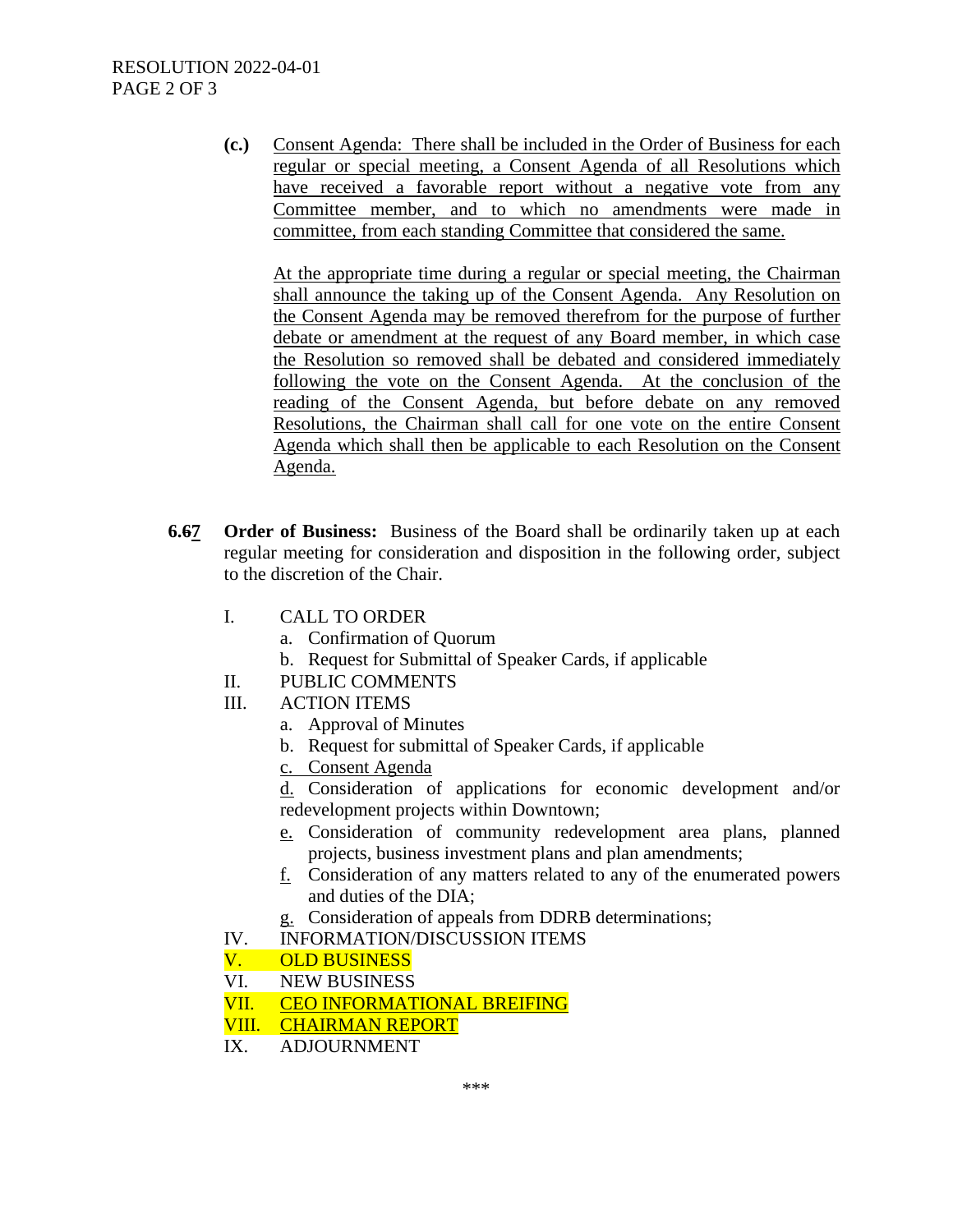RESOLUTION 2022-04-01 PAGE 3 OF 3

**Section 3.** The staff of the DIA is directed to prepare a revised version of the DIA Bylaws, to be dated April 20, 2022, incorporating the amendment above.

**Section 4.** This Resolution shall become effective on the date it is signed by the Chairman of the DIA Board.

\_\_\_\_\_\_\_\_\_\_\_\_\_\_\_\_\_\_\_\_\_\_

## WITNESS: **DOWNTOWN INVESTMENT AUTHORITY**

W. Braxton Gillam, IV, Esq., Chairman Date

VOTE: In Favor: \_\_\_\_\_\_\_\_ Opposed: \_\_\_\_\_\_\_\_\_ Abstained: \_\_\_\_\_\_\_\_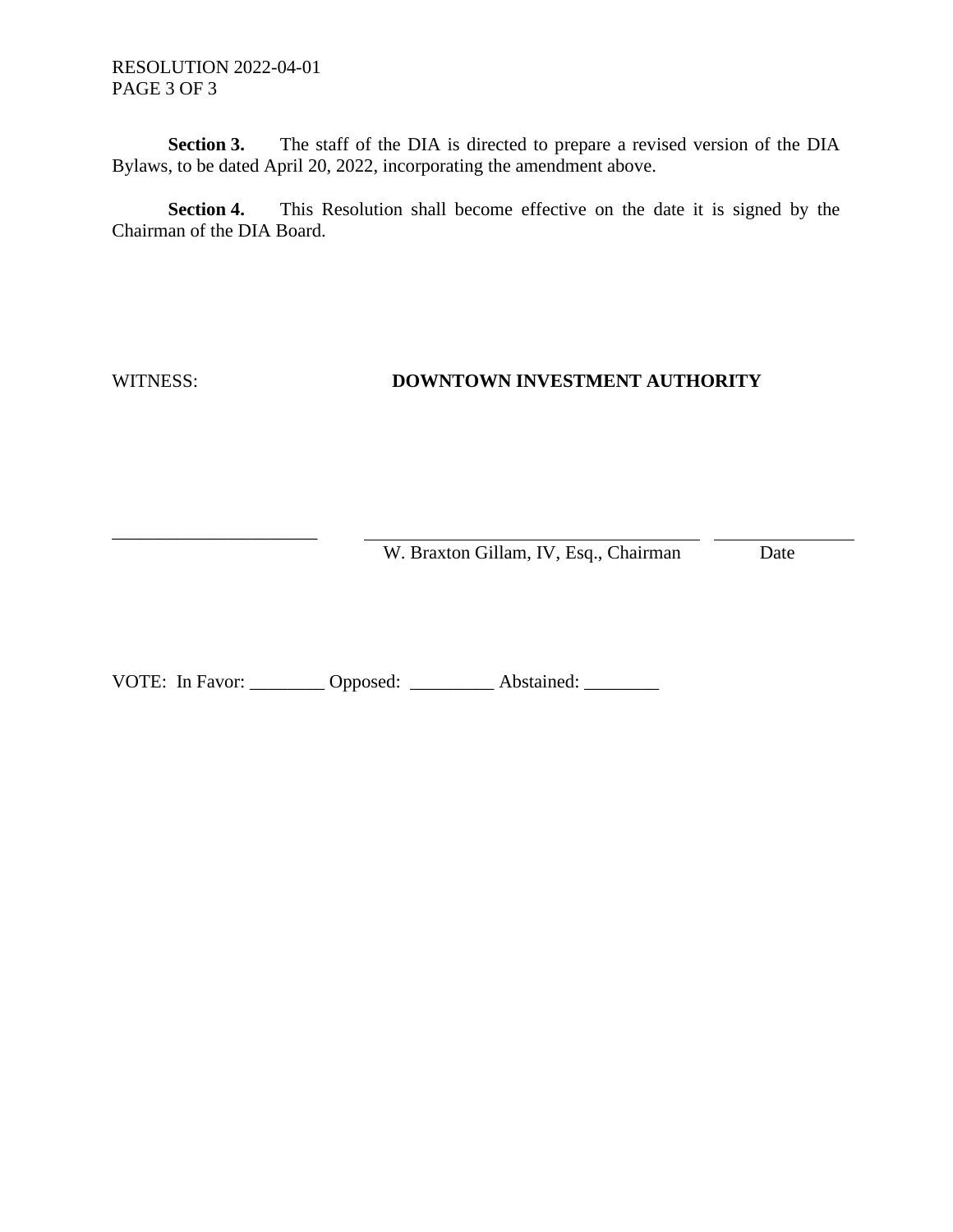#### **RESOLUTION 2022-04-01B**

### **A RESOLUTION OF THE DOWNTOWN INVESTMENT AUTHORITY ("DIA") RENUMBERING AND AMENDING SECTION 6.6 (ORDER OF BUSINESS) AND CREATING A NEW SECTION 6.6 (AGENDAS) OF THE DIA BYLAWS; DIRECTING BYLAWS TO BE AMENDED; AND PROVIDING FOR AN EFFECTIVE DATE.**

**WHEREAS**, the DIA Board of Directors adopted the original DIA Bylaws at their regular meeting of October 30, 2012, and amended such Bylaws at their regular meetings of August 7, 2019, and November 18, 2020; and

**WHEREAS**, the DIA is authorized to amend provisions of the DIA Bylaws pursuant to Section 14.4 of the current Bylaws; and

**WHEREAS**, in an attempt to make regular and special meetings of the DIA Board of Directors proceed more efficiently, the Board desires to add a Consent Agenda to the Order of Business for DIA meetings allowing for the collective consideration of all Resolutions approved by standing Committees without opposition or amendment.

**NOW THEREFORE, BE IT RESOLVED** by the Downtown Investment Authority:

**Section 1.** The DIA finds that the recitals set forth above are true and correct and are incorporated herein by this reference.

**Section 2.** The current DIA Bylaws, adopted October 30, 2012, as amended on August 7, 2019 and November 18, 2020, are hereby further amended, in part, to read as follows:

\*\*\*

Section **6.6 (Order of Business)** is renumbered to Section **6.7**, and the following new language is added to Section **6.6**:

- **6.6 Agendas:** For each regular or special meeting, Staff shall prepare an agenda for use by the Board for the same.
	- **(a.)** Preliminary Meeting Agenda: In advance of each regular or special meeting, Staff shall prepare a Preliminary Agenda and distribute it to each member of the Board and make the same available to the public as required by Florida Statutes and/or local Ordinance Code.
	- **(b.)** Meeting Agenda: In advance of each regular or special meeting, Staff shall prepare a Meeting Agenda for use during the actual regular or special meeting. With prior consent from the Chairman, action items not previously available at the time the Preliminary Agenda was published may be added to the Meeting Agenda.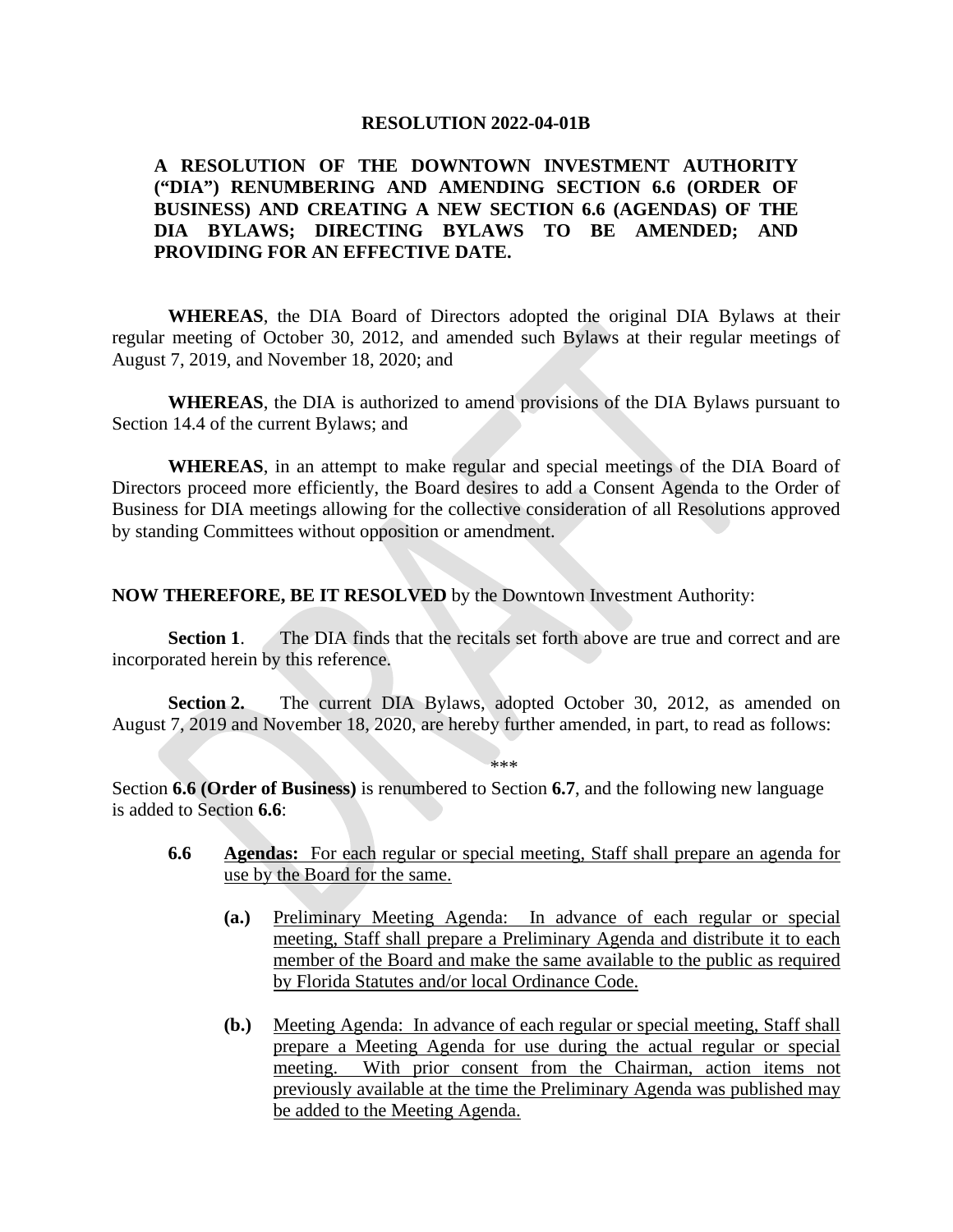**(c.)** Consent Agenda: There shall be included in the Order of Business for each regular or special meeting, a Consent Agenda of all Resolutions which:

(i) have received a favorable report without a negative vote from any Committee member, and to which no amendments were made in committee, from each standing Committee that considered the same; and (ii) meet the established criteria for authority delegated to staff for primary consideration of certain funding requests.

At the appropriate time during a regular or special meeting, the Chairman shall announce the taking up of the Consent Agenda. Any Resolution on the Consent Agenda may be removed therefrom for the purpose of further debate or amendment at the request of any Board member, in which case the Resolution so removed shall be debated and considered immediately following the vote on the Consent Agenda. At the conclusion of the reading of the Consent Agenda, but before debate on any removed Resolutions, the Chairman shall call for one vote on the entire Consent Agenda which shall then be applicable to each Resolution on the Consent Agenda.

- **6.67 Order of Business:** Business of the Board shall be ordinarily taken up at each regular meeting for consideration and disposition in the following order, subject to the discretion of the Chair.
	- I. CALL TO ORDER
		- a. Confirmation of Quorum
		- b. Request for Submittal of Speaker Cards, if applicable
	- II. PUBLIC COMMENTS
	- III. ACTION ITEMS
		- a. Approval of Minutes
		- b. Request for submittal of Speaker Cards, if applicable
		- c. Consent Agenda
		- d. Consideration of applications for economic development and/or redevelopment projects within Downtown;
			- e. Consideration of community redevelopment area plans, planned projects, business investment plans and plan amendments;
			- $f<sub>i</sub>$  Consideration of any matters related to any of the enumerated powers and duties of the DIA;
			- g. Consideration of appeals from DDRB determinations;
	- IV. INFORMATION/DISCUSSION ITEMS
	- V. OLD BUSINESS
	- VI. NEW BUSINESS
	- VII. CEO INFORMATIONAL BREIFING
	- VIII. CHAIRMAN REPORT
	- IX. ADJOURNMENT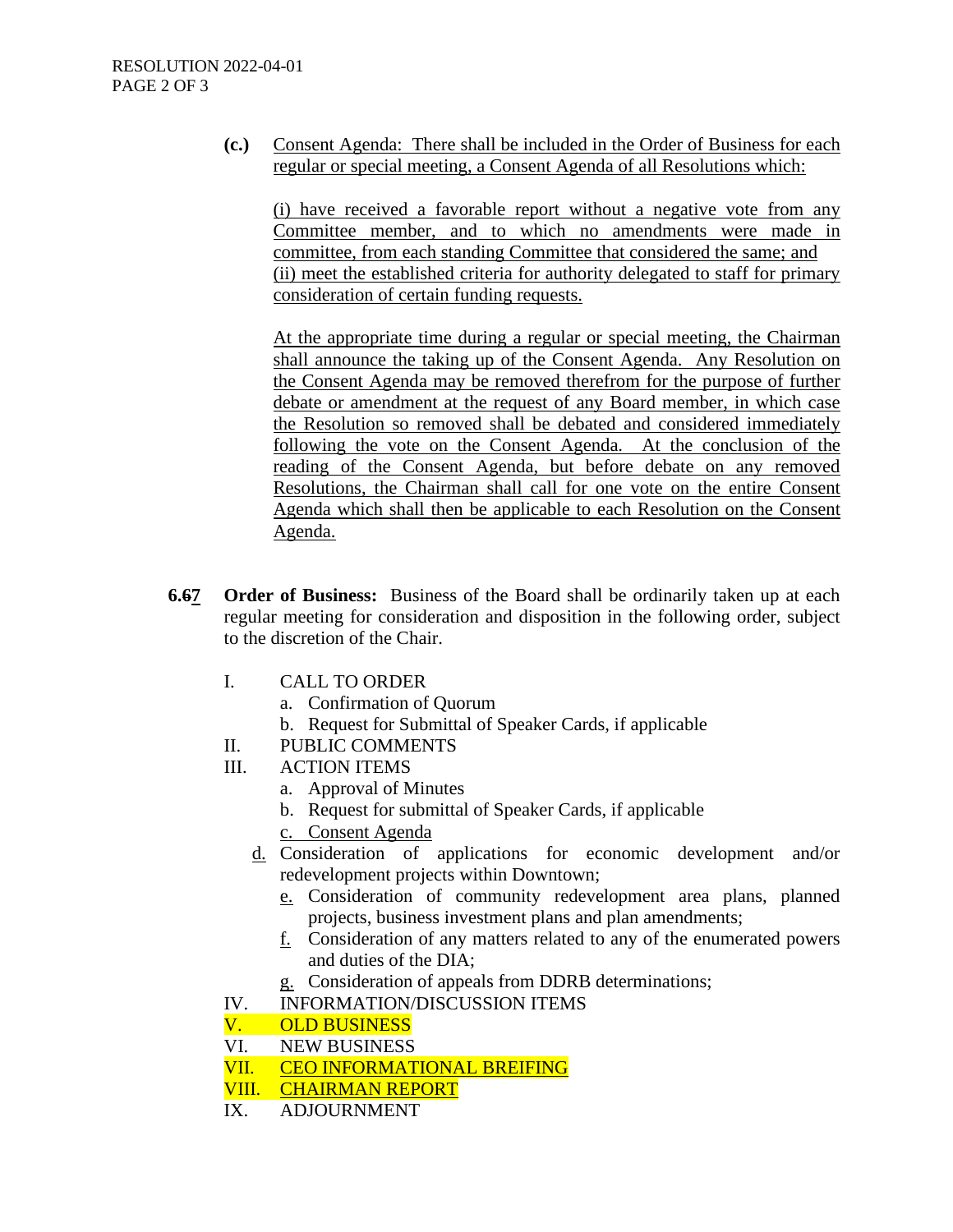**Section 3.** The staff of the DIA is directed to prepare a revised version of the DIA Bylaws, to be dated April 20, 2022, incorporating the amendment above.

**Section 4.** This Resolution shall become effective on the date it is signed by the Chairman of the DIA Board.

\_\_\_\_\_\_\_\_\_\_\_\_\_\_\_\_\_\_\_\_\_\_

### WITNESS: **DOWNTOWN INVESTMENT AUTHORITY**

W. Braxton Gillam, IV, Esq., Chairman Date

VOTE: In Favor: \_\_\_\_\_\_\_\_ Opposed: \_\_\_\_\_\_\_\_\_ Abstained: \_\_\_\_\_\_\_\_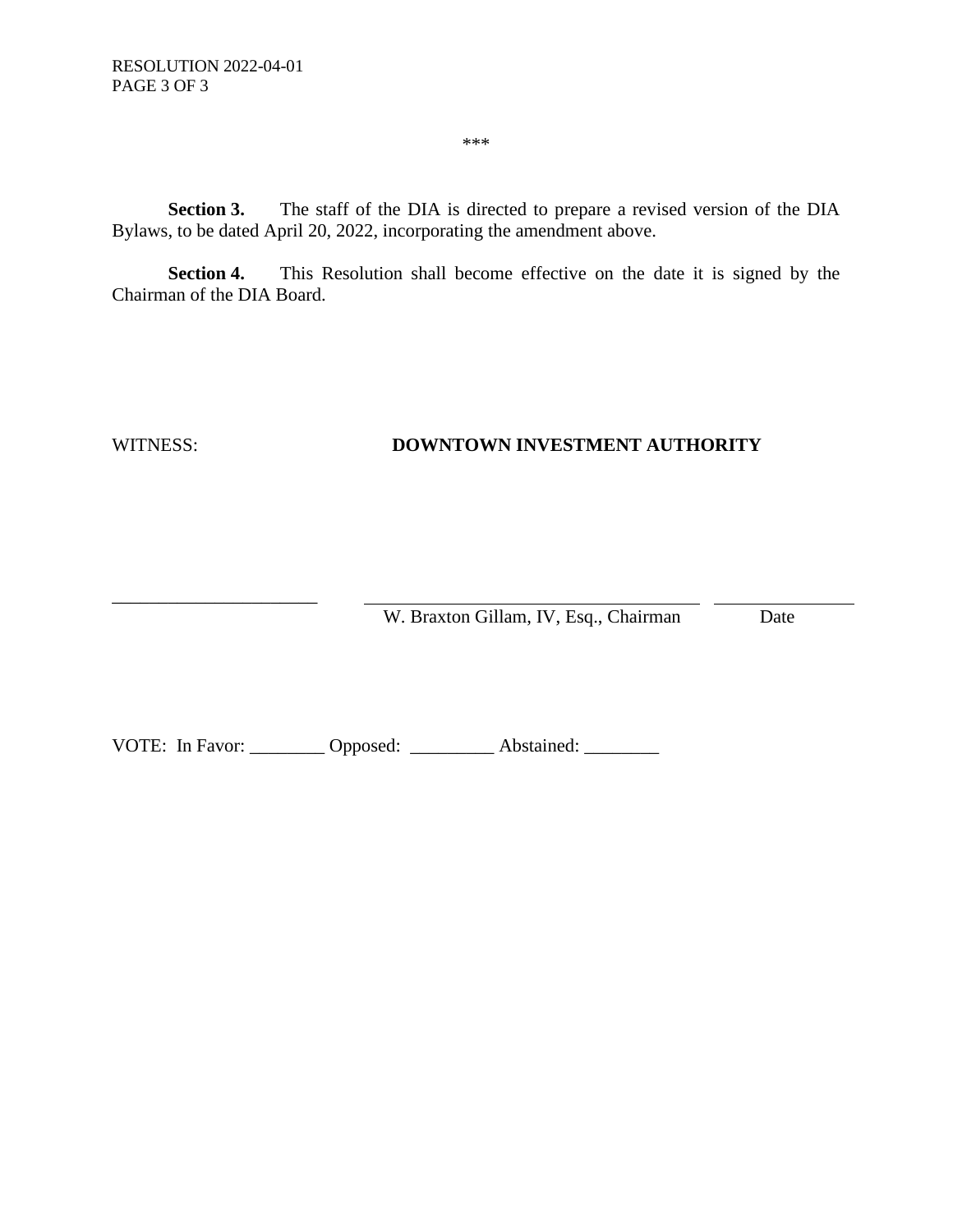## **TAB V**

**RESOLUTION 2022-04-02: DELEGATION OF AUTHORITY**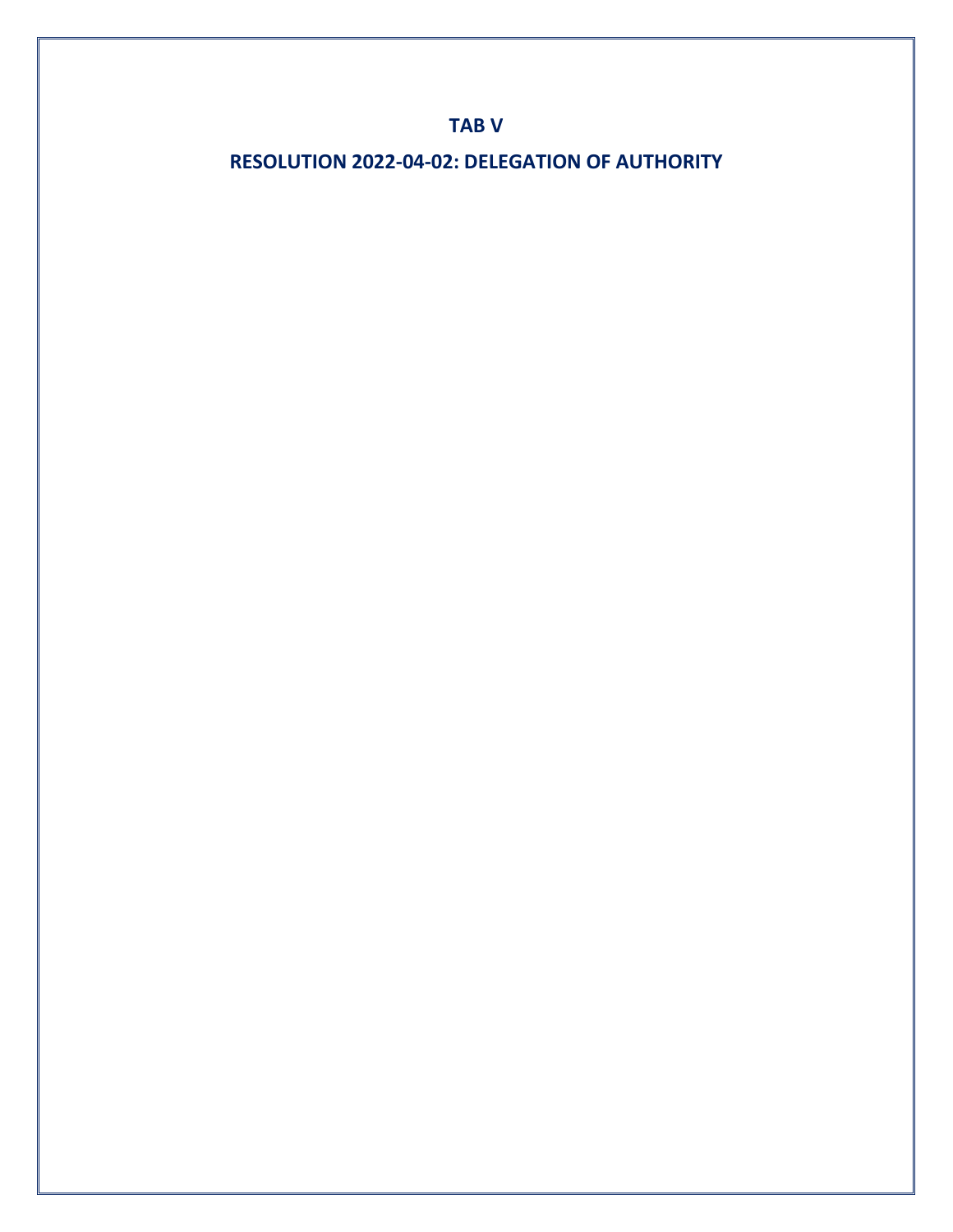#### **RESOLUTION 2022-04-02**

### **A RESOLUTION OF THE DOWNTOWN INVESTMENT AUTHORITY ("DIA") AMENDING SECTION 2.0 (POWERS AND DUTIES); DELETING SECTION 2.6 PRE-APPLICATION MEETINGS AND REPLACING IT WITH A NEW SECTION 2.6 DELEGATION OF AUTHORITY TO CEO; DIRECTING BYLAWS TO BE AMENDED; AND PROVIDING FOR AN EFFECTIVE DATE.**

**WHEREAS**, the DIA Board of Directors adopted the original DIA Bylaws at their regular meeting of October 30, 2012, and amended such Bylaws at their regular meetings of August 7, 2019, and November 18, 2020; and

**WHEREAS**, the DIA is authorized to amend provisions of the DIA Bylaws pursuant to Section 14.4 of the current Bylaws; and

**WHEREAS**, in recognition of the growing number of redevelopment activities and projects handled by DIA and growing resources available to the DIA in carrying out its mission as authorized by the adopted BID and CRA plan which governs the agency, as amended from time to time; and

**WHEREAS**, as a volunteer board, the time commitment of Board members is a valuable resource that should be focused on matters of policy, material impact on Downtown, and matters requiring City Council approval; and

**WHEREAS**, pursuant to the Board's and City Council's approval of the annual budgets for the Combined Northbank and Southside Community Redevelopment Agencies and the DIA Administrative Budget, the Board retains authority for allocation of funding to specific Projects, Programs and Professional Services and various budgetary accounts; and

**WHEREAS**, the authority to transfer funds from one CRA budgeted program or project to another remains with the Board; and

**WHEREAS**, the DIA Board desires to delegate to the CEO the authority to make final loan or grant award decisions pursuant to approved program guidelines in an amount not to exceed <u>exceed</u> per application or applicant per year, subject to available budgeted funds; and

**WHEREAS**, pursuant to Resolution 2021-09-04, the DIA Board authorized the CEO to approve certain contributions and sponsorships of events and programming that take place in Downtown and/or further the Business Investment and Development Plan and do not exceed \$2500.00 per event or programming, subject to available budgeted funds [but now wishes to increase that amount to \_\_\_\_\_\_\_\_ per event or program]; and

**NOW THEREFORE, BE IT RESOLVED** by the Downtown Investment Authority: